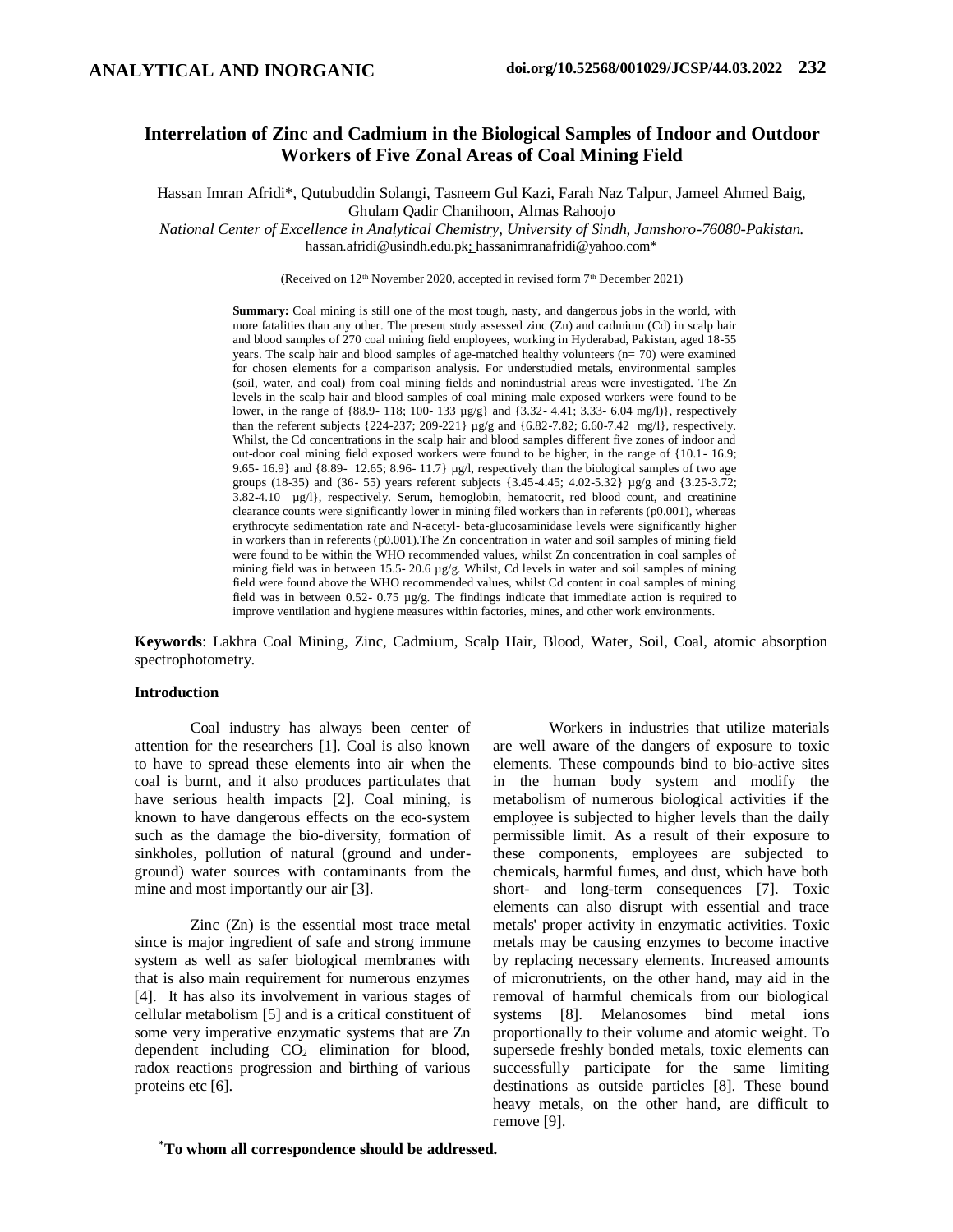Cadmium (Cd) is a recognised toxic metal that travels through the bloodstream and accumulates in the kidneys and liver when ingested by humans [10]. Toxic elements ingestion may cause pulmonary tuberculosis, atherosclerosis, and myocardial infarctions by increasing oxidative stress due to Zn deficiency — an anti-oxidant element [11, 12]. The trace elements found in coal, particularly heavy metals, comprise a vast collection of varied contaminants [13]. Their high levels of exposure have a harmful impact on human health. Some have been linked to cancer, as well as damage to children's reproductive, normal growth, brain and immune systems, and respiratory irritants that can cause asthma [13]. Coal mining generates several hazardous contaminants into the air, water, and soil [14]. As a result, people living near coal mines or mine employees exposed to such an environment are at a significant risk of becoming victims of undiscovered mine toxicity [15]. Lead, mercury, nickel, cadmium, arsenic, manganese, beryllium, and chromium, among other lethal and carcinogenic elements found in coal, are causing a variety of detrimental health effects [16].

Tons of these harmful metals are released into the air and water each year as a result of mining activities. The latter can come from groundwater aquifers abundant in drinking water wells, as well as fish, wildlife, and other food sources. Coal's effects are equally widespread, and it has been linked to respiratory ailments, different types of cancers, birth deformities, heart disease, and other major health issues [17].

The goal/aim of this research was to determine the zinc and cadmium in biological samples collected from exposed outdoor and indoor employees (official and control subjects) in five different coal mining zones. Non-diseased (referents) nonindutrial age-matched subjects were also chosen for comparison purposes. We also compared the results of non-industrial drinking water and soil samples with those of coal mining fields' water, soil, and coal samples.

#### **Experimental**

#### *Apparatus*

Atomic Absorption Spectrophotometer AA. Analyst 700 was used for for the detection of Cd and Zn. Table-1 lists the instrument conditions. The equipment's absorbance signals were collected and computed before being used. For the digestion of the materials, a domestic microwave oven (PMO23) Pel approximately 900W heating power was used. For sample storage and processing, acid-washed polytetrafluoroethylene (PTFE) bottles were chosen. In parallel, elaborate standard and reagent blanks were examined, and necessary changes were performed.

Table-1. Measurement conditions of elements in electro atomic absorption spectrometer A. Analyst 700.

| <b>Parameters</b>                          | Cadmium              | zinc                             |
|--------------------------------------------|----------------------|----------------------------------|
| Lamp current (mA)                          | 6.0                  | 7.5                              |
| Wave length (nm)                           | 228.8                | 213.8                            |
| Slit width (nm)                            | 0.7                  | 0.7                              |
| Drying Temp $(^{\circ}C)/$ ramp hold $(s)$ | 140/15/5             | Burner height (mm)               |
|                                            |                      | 7.5                              |
|                                            |                      | Oxidant (Air) 1min <sup>-1</sup> |
|                                            |                      | 17.0                             |
|                                            |                      | <b>Fuel (Acetylene)</b>          |
|                                            |                      | $1 \text{min}^{-1} 2.0$          |
| Ashing Temp $(^{\circ}C)/r$ amp hold $(s)$ | 850/10/20            |                                  |
| <b>Atomization Temp</b>                    | 1659/0/5.            |                                  |
| $(^{\circ}C)/$ ramp hold $(s)$             |                      |                                  |
| Cleaning Temp $(^{\circ}C)/ramp$           | 2600/1/3             |                                  |
| hold(s)                                    |                      |                                  |
| <b>Chemical Modifier</b>                   | 5µg Pd as            |                                  |
|                                            | Pd(NO <sub>3</sub> ) |                                  |

Sample volume (10 $\mu$ l), Cuvette = Cup, Carrier gas = (200ml/min), Background correction (D2 Lamp)

#### *Reagents and glassware*

Millipore supplied the ultra-pure water required in the procedures (Mili-Q USA). E. Merck, a German company that manufactures analytical chemicals such hydrogen peroxide and nitric acid, has been used. All of the samples had been checked for contamination before being used. Fluka Kamica (Buchs, Switzerland) used fully certified 1000 ppm Cd and Zn stock solutions. Working standard (stock) solutions were serially diluted with (0.2 mol/L) HNO3. The standard and diluted solutions were stored and processed in polyethylene bottles at 4-6 °C for further analysis Certified reference materials of human hair (BCR 397, Brussels, Belgium), human blood (Clinchek® Control lypholized, Germany Munich, Recipe), and Water SRM 1643e were purchased to achieve a sensitive technique. Plastics and apparatus were immersed in  $2 \text{ mol/L HNO}_3$  for 24 hours before being cleaned and rinsed with Mili-Q'd water.

# *Study population*

Adults (18 to 35 years) and seniors (36 to 55 years) comprised up the current study population. Males comprised up the entire population, and they were given a consent form as well as a separate form, to collect their physical health and dietary habits. For a comparative investigation, a referent group of adults and seniors of similar ages was examined in a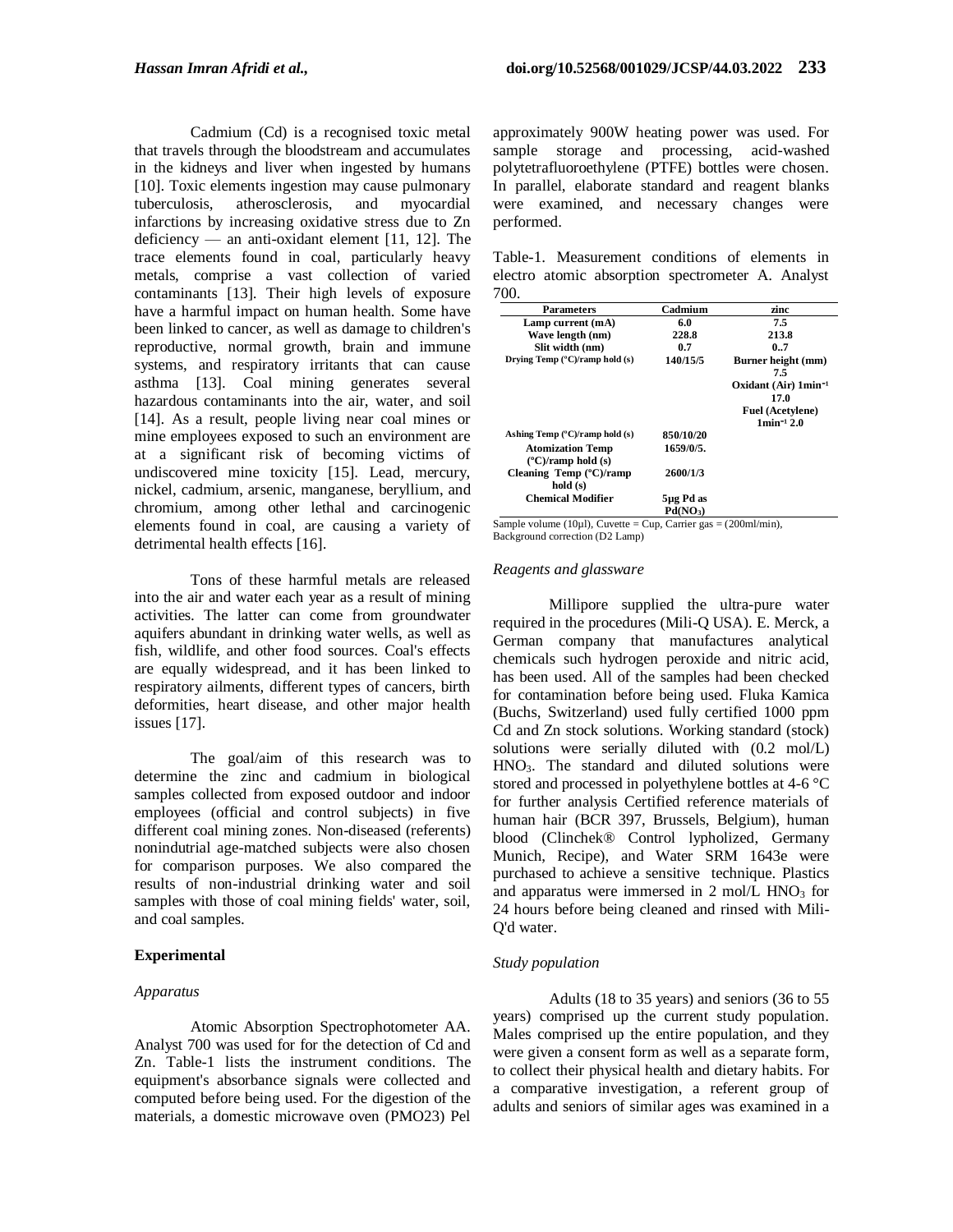non-modern zone that had no previous work-related exposure. LCDC (Lakhra coal development company), HCM (Hashim coal mine), ICM (Indus coal mine), BCM (Bismillah coal mine), and PMDC (Pakistan mine development company) are the five sub industrial zones examined in the coal mining sector. There are two main regions for coal mining in these sub-industrial zones; one is indoor mining while other is outdoor mining. The majority of workers worked normally 48 hours per week. Some employees worked additional shifts for extra money, putting in a total of 12 hours each day. Prior to their sampling day, the people in the sample had employed in the mining for 10 to 30 years. Prior to sample collection, all individuals of the population were thoroughly surveyed. Table 2 shows the demographic data used in the sampling. All coal miners had their biochemical data and physical examinations performed, as well as their blood pressure, height, and weight (Table 3). Each member of the group underwent a thorough medical examination with the assistance of on-site toxicologists and epidemiologists, as well as university employees and public health officials. Standard operating procedure was used to send 3 mL of blood samples from each coal miner to the hospital's pathological laboratories for biochemical tests (Table 3), which was ratified by Pointe Scientific Test (Laboratory Procedure Manual, 2015) [18] for haemoglobin, hematocrit, red blood count, ESR, Creatinine clearance, and urinary N acetyl - beta -glucosaminidase tests.

Each mine worker who took part in the study signed a consent form stating that they were satisfied with the samples being taken and analysed. Each worker was given a complete questionnaire with information about their national origin, physical characteristics, duration of exposure, health condition, dietary habits, type of job, age, cigarette smoking habits, and length of service. The physical examination covered the individuals' BMI (with the help of height and weight), systolic and disystolic blood pressure, and other biochemical data. There were no statistically significant differences in height and weight amongst all coal miners (p0.05) (Table 3). All of the works in this study followed the ILO-1999 (International Labor Organization) rules [19]. Many mining companies employ adolescent boys

underneath the age of 18 to just save money and avoid the infancy stages generated by adult labour; nevertheless, the Lakhra coal mine follows the ILO-199 guideline (as prescribed above). Another fact is that no personal protective equipment (PPE) was provided to the workers, such as safety shoes and eyewear. Everyone on the job, however, was provided a safety helmet.

# *Sample collection*

## *Blood sample collection*

With the use of a syringe, blood was extracted aseptically from each volunteer's veins. A registered male nurse used a 5ml sterile – one time use only – syringe to execute the blood drying procedure. The puncture site was cleansed with an alcohol swab that contained no chemicals and was sealed in plastic. This particular alcohol swab was selected solely to avoid infection and contamination. Blood samples were collected by the protocol, which is described in previous study [8].

## *Scalp hair sample collection*

Hair samples weighing about 0.5g (0.5– 2.0 cm long) were collected from each diseased and healthy subject using stainless steel scissors. Before and after cutting the hair of each member, the scissors were properly cleansed and sanitised with an alcohol swab. Scalp hair samples were collected by the protocol, which is described in previous study [8].

# *Environmental sample collection*

Water samples were taken three times in 2019 (N=10 from each subdivision) from the storage tanks including all five sub-divisions at the coal mining site (N=50). Whereas, the MT water was also collected (N=100). All water samples were tested for pH before being filtered and refrigerated at 4 degrees Celsius for further analysis. Zn and Cd concentrations analysis were computed following previously established protocol [20, 21].

Table-2: The number of subjects as control and coal mining workers.

| <b>Mining Areas workers</b> | Age groups | Referents | Workers     |      |     |            |            |
|-----------------------------|------------|-----------|-------------|------|-----|------------|------------|
|                             |            |           | <b>PMDC</b> | LCDC | ICD | <b>HCM</b> | <b>BCM</b> |
| <b>Indoor Workers</b>       | 18-35      | ------    |             | 18   | 15  | ⊷          | 15         |
|                             | 36-55      | ------    | 13          | 09   | 14  | 10         | 12         |
| <b>Outdoor Workers</b>      | 18-35      | 29        | 19          | 09   | 21  | 07         | 18         |
|                             | 36-55      | 28        | 15          | 08   | 17  | 05         | 13         |
| <b>Total</b>                |            |           | 64          | 44   | 67  | 35         | 60         |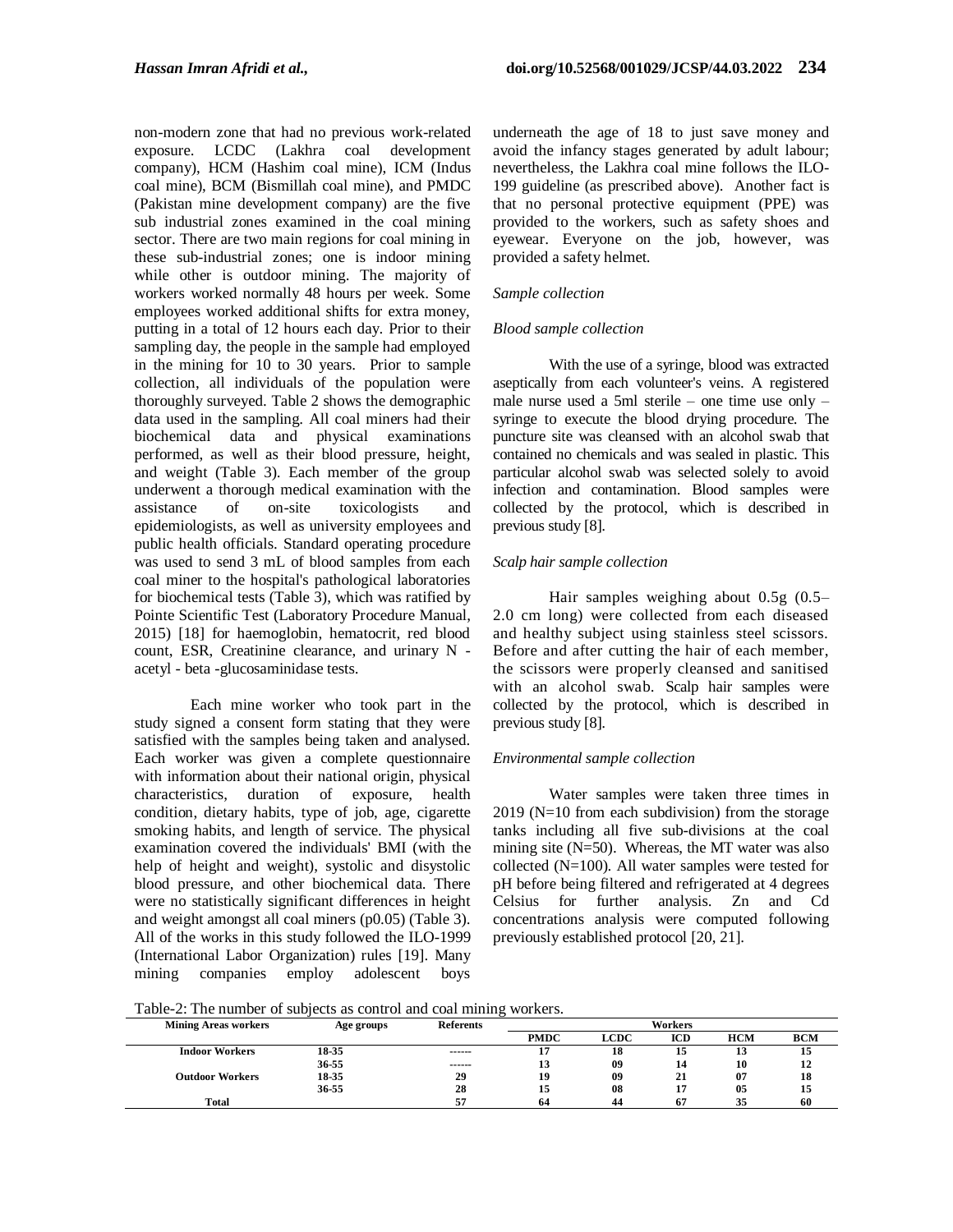| <b>Referents</b>                                       |                 |                       |                  |                  |                 | Normal range     |             |
|--------------------------------------------------------|-----------------|-----------------------|------------------|------------------|-----------------|------------------|-------------|
|                                                        |                 | <b>PMDC</b>           | <b>LCDC</b>      | <b>ICD</b>       | <b>HCM</b>      | <b>BCM</b>       |             |
|                                                        |                 | <b>Indoor Workers</b> |                  |                  |                 |                  |             |
| Serum ferritin (mg/l)                                  |                 | 27.6±3.34             | $24.6 \pm 1.58$  | $22.8 \pm 1.12$  | $26.3 \pm 3.03$ | $24.7 \pm 2.11$  | $\geq 30$   |
| Hemoglobin (g/dl)                                      |                 | $12.1 \pm 0.55$       | $10.8 \pm 0.32$  | $12.5 \pm 0.58$  | $11.3 \pm 0.34$ | $10.8 \pm 0.49$  | 11.5-16.5   |
| Hematocrit (%)                                         |                 | $36.8 \pm 2.81$       | $33.4 \pm 2.37$  | $31.2 \pm 1.85$  | $35.0 \pm 1.97$ | $33.0 \pm 1.89$  | $35 - 55$   |
| Red blood count (M/mm <sup>3</sup> )                   |                 | $3.26 \pm 0.38$       | $3.21 \pm 0.36$  | $2.99 \pm 0.27$  | $3.17 \pm 0.26$ | $3.16 \pm 0.13$  | $3.5 - 5.5$ |
| Systolic blood pressure (mm Hg)                        |                 | $130 \pm 4.09$        | $135 \pm 5.04$   | $138 \pm 7.52$   | $147 \pm 6.21$  | $153 \pm 6.52$   | 80-120      |
| Diastolic blood pressure (mm Hg)                       |                 | $89.1 \pm 3.56$       | $91.2 \pm 2.56$  | $90.9 \pm 2.68$  | $96.9 \pm 3.59$ | $93.2 \pm 2.93$  |             |
| $ESR$ (mm/1hr)                                         |                 | $34.2 \pm 2.75$       | $33.9 \pm 3.92$  | $33.8 \pm 1.65$  | $35.2 \pm 2.39$ | $32.4 \pm 1.56$  |             |
| Creatinine clearance (mL/min)                          |                 | $68.1 \pm 4.03$       | $57.9 \pm 4.17$  | $52.7 \pm 4.21$  | $53.9 \pm 7.14$ | $51.6 \pm 4.51$  |             |
| Urinary N -acetyl - beta -glucosaminidase (NAG) (IU/L) |                 | $24.6 \pm 0.73$       | $25.4 \pm 1.33$  | $26.1 \pm 1.30$  | $24.2 \pm 1.56$ | $25.3 \pm 0.33$  |             |
|                                                        |                 | 36-55                 |                  |                  |                 |                  |             |
| Serum ferritin (mg/l                                   |                 | $27.2 \pm 1.99$       | $23.0 \pm 3.41$  | $21.5 \pm 1.91$  | $23.6 \pm 1.14$ | $23.0 \pm 0.95$  | $\geq 30$   |
| Hemoglobin (g/dl)                                      |                 | $10.4 \pm 0.42$       | $9.2 \pm 0.35$   | $11.0 \pm 0.21$  | $10.3 \pm 0.31$ | $9.64 \pm 0.35$  | 11.5-16.5   |
| Hematocrit (%)                                         |                 | $36.8 \pm 3.47$       | $36.0 \pm 2.06$  | $33.2 \pm 2.80$  | $35.7 \pm 2.05$ | $36.50 \pm 1.32$ | 35-55       |
| Red blood count (M/mm <sup>3</sup> )                   |                 | $3.15 \pm 0.22$       | $3.26 \pm 0.12$  | $3.17 \pm 0.37$  | $3.02 \pm 0.18$ | $3.03 \pm 0.08$  | $3.5 - 5.5$ |
| Systolic blood pressure (mm Hg)                        |                 | $123 \pm 6.74$        | $119 \pm 7.33$   | $128 \pm 3.60$   | $131 \pm 6.36$  | $135 \pm 5.23$   | 80-120      |
| Diastolic blood pressure (mm Hg)                       |                 | $81.8 \pm 1.99$       | $82.9 \pm 2.29$  | $82.8 \pm 1.69$  | $83.5 \pm 1.24$ | $84.2 \pm 1.48$  |             |
| $ESR$ (mm/1hr)                                         |                 | $34.5 \pm 2.87$       | $36.1 \pm 3.05$  | $34.9 \pm 1.84$  | $36.4 \pm 2.28$ | $34.1 \pm 2.06$  |             |
| Creatinine clearance (mL/min)                          |                 | $71.2 \pm 8.36$       | $59.2 \pm 4.44$  | $55.1 \pm 6.99$  | $55.3 \pm 5.76$ | $51.1 \pm 5.37$  |             |
| Urinary N -acetyl - beta -glucosaminidase (NAG) (IU/L) |                 | $27.7 \pm 0.99$       | $25.7 \pm 2.89$  | $28.6 \pm 2.04$  | $27.8 \pm 1.90$ | $27.0 \pm 0.72$  |             |
|                                                        |                 | Out door              |                  |                  |                 |                  |             |
| 18-35                                                  |                 |                       |                  |                  |                 |                  |             |
| Serum ferritin (mg/l)                                  | $43.4 \pm 3.27$ | $25.9 \pm 2.64$       | $22.8 \pm 0.67$  | $22.0 \pm 1.20$  | $23.6 \pm 1.97$ | $23.8 \pm 1.04$  | $\geq 30$   |
| Hemoglobin (g/dl)                                      | $13.7 \pm 0.53$ | $9.65 \pm 0.35$       | $8.81 \pm 0.24$  | $10.3 \pm 0.21$  | $9.62 \pm 0.28$ | $9.1 \pm 0.27$   | 11.5-16.5   |
| Hematocrit (%)                                         | $48.7 \pm 2.36$ | $34.7 \pm 1.81$       | $32.5 \pm 1.52$  | $28.8 \pm 1.17$  | $33.2 \pm 0.60$ | $33.2 \pm 1.15$  | 35-55       |
| Red blood count (M/mm <sup>3</sup> )                   | $4.35 \pm 0.41$ | $3.24 \pm 0.29$       | $3.16 \pm 0.18$  | $3.28 \pm 0.31$  | $3.09 \pm 0.16$ | $3.09 \pm 0.12$  | $3.5 - 5.5$ |
| Systolic blood pressure (mm Hg)                        | $115 \pm 3.37$  | $124 \pm 3.71$        | $118 \pm 4.82$   | $128 \pm 7.66$   | $129 \pm 7.70$  | $133 \pm 4.67$   | 80-120      |
| Diastolic blood pressure (mm Hg)                       | $77.0 \pm 2.34$ | $81.1 \pm 1.65$       | $83.2 \pm 1.76$  | $82.9 \pm 2.26$  | $83.0 \pm 0.66$ | $84.7 \pm 1.06$  |             |
| $ESR$ (mm/1hr)                                         | $8.57 \pm 0.42$ | $18.3 \pm 1.10$       | $15.8 \pm 0.67$  | $16.9 \pm 0.85$  | $16.9 \pm 1.16$ | $17.4 \pm 1.97$  |             |
| Creatinine clearance (mL/min)                          | $86.1 \pm 6.82$ | $42.0 \pm 7.55$       | $37.3 \pm 4.55$  | $38.0 \pm 6.28$  | $36.1 \pm 5.28$ | $38.7 \pm 2.62$  |             |
| Urinary N -acetyl - beta -glucosaminidase (NAG) (IU/L) | $3.45 \pm 0.39$ | $15.4 \pm 1.88$       | $14.1 \pm 0.88$  | $12.86 \pm 1.17$ | $13.8 \pm 2.63$ | $13.5 \pm 1.74$  |             |
|                                                        |                 | 36-55                 |                  |                  |                 |                  |             |
| Serum ferritin (mg/l)                                  | $43.2 \pm 2.54$ | $28.3 \pm 1.64$       | $25.7 \pm 2.15$  | $27.8 + 1.07$    | $27.1 \pm 1.20$ | $27.8 + 1.48$    | $\geq 30$   |
| Hemoglobin $(g/dl)$                                    | $12.4 \pm 0.93$ | $8.35 \pm 0.48$       | $7.93 \pm 0.72$  | $7.70 \pm 0.75$  | $7.55 \pm 0.48$ | $7.16 \pm 0.64$  | 11.5-16.5   |
| Hematocrit (%)                                         | $47.3 \pm 1.21$ | $35.7 \pm 1.00$       | $34.1 \pm 0.50$  | $34.1 \pm 1.37$  | $32.9 \pm 1.98$ | $31.1 \pm 1.15$  | 35-55       |
| Red blood count (M/mm <sup>3</sup> )                   | $4.18 \pm 0.57$ | $3.24 \pm 0.60$       | $2.89 \pm 0.58$  | $2.81 \pm 0.33$  | $3.06 \pm 0.81$ | $3.06 \pm 0.37$  | $3.5 - 5.5$ |
| Systolic blood pressure (mm Hg)                        | $122 \pm 8.95$  | $137 \pm 7.46$        | $128 \pm 6.89$   | $139 \pm 7.92$   | $136 \pm 7.72$  | $138 + 8.97$     | 80-120      |
| Diastolic blood pressure (mm Hg)                       | $84.7 \pm 4.30$ | $93.2 \pm 3.32$       | $95.9 \pm 4.14$  | $92.7 \pm 5.33$  | $93.8 \pm 3.30$ | $91.9 \pm 5.72$  |             |
| $ESR$ (mm/1hr)                                         | $10.3 \pm 1.11$ | $23.3 \pm 2.37$       | $22.8 \pm 2.51$  | $24.0 \pm 0.62$  | $23.6 \pm 1.62$ | $21.2 \pm 3.23$  |             |
| Creatinine clearance (mL/min)                          | $110 \pm 11.0$  | $34.1 \pm 3.74$       | $31.1 \pm 6.55$  | $33.8 \pm 2.83$  | $33.3 \pm 4.88$ | $32.6 \pm 3.23$  |             |
| Urinary N -acetyl - beta -glucosaminidase (NAG) (IU/L) | $5.07 \pm 0.54$ | $16.5 \pm 1.84$       | $15.30 \pm 1.04$ | $14.6 \pm 1.70$  | $15.7 \pm 1.09$ | $15.3 \pm 2.16$  |             |

Table-3: Clinical and biochemical characteristics of male coal mining workers, working in five sub divisions of Lakhra coal mining Area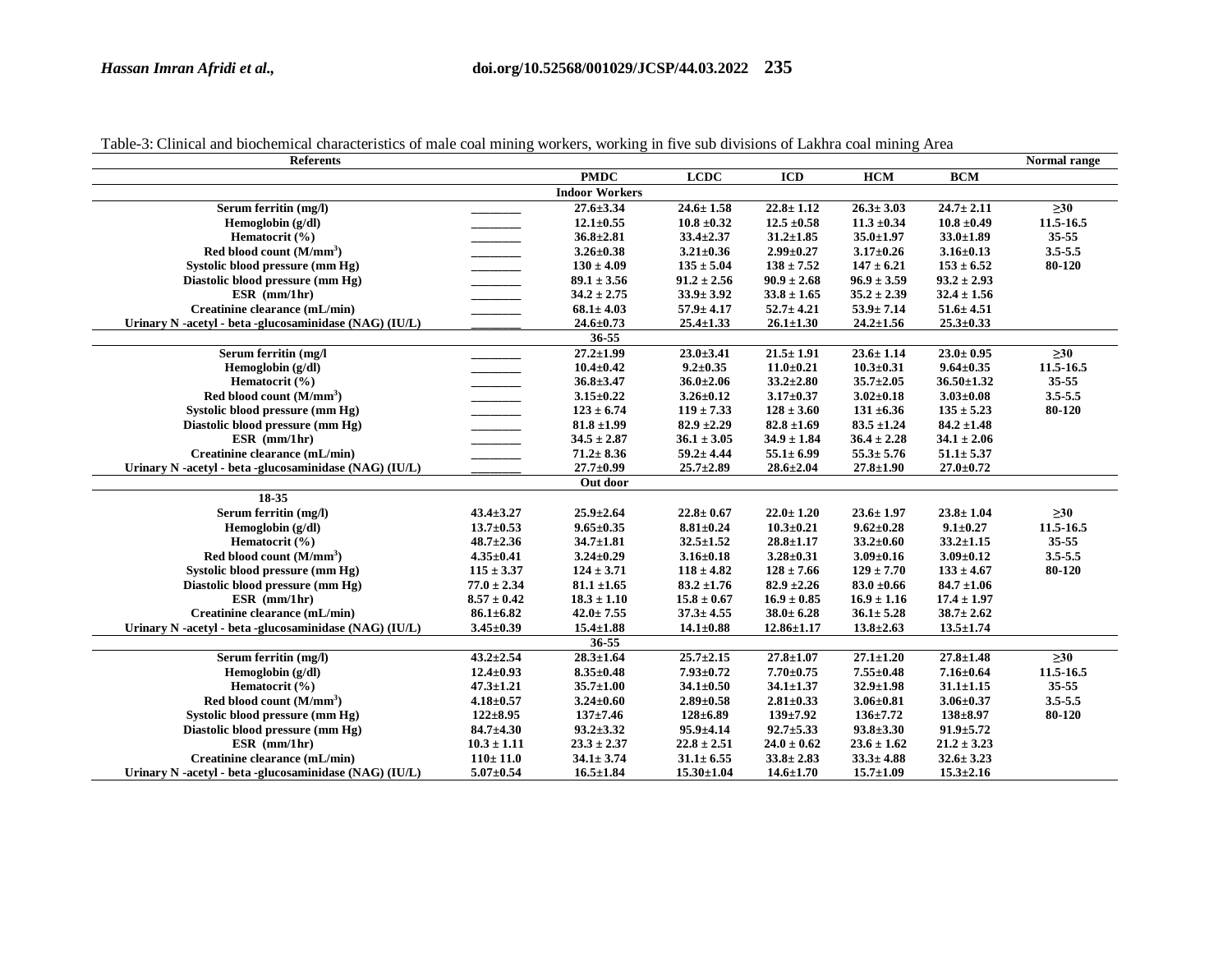## *Collection of Soil and Coal samples*

Samples of coal and adjacent soil were collected from the five subdivisions of Thar coal mining field (n= 20), with varying depth range of 120-280 meter, by the help from Sindh coal authority. All collected samples of soil and coal were sealed in airtight plastic bags to avoid any moisture and other contamination. At laboratory all the collected samples were dried for one week at room temperature. Later the samples were crushed to obtain grain size of  $\langle 200 \rangle$  µm diameter with the help of motor and pestle. The crushed samples were stored in desiccator so that moisture contamination may be avoided. All ISO recommendations were followed for sample preparation. For comparison purpose, the soil samples of Hyderabad were also collected, and treated it the mentioned protocol [22].

#### *Microwave-assisted Acid Digestion Method (MWDM)*

With the use of MWDM, duplicates of each sample were made for elemental analysis. Six replication samples of the certificated reference materials (CRMs) (blood and human hair, water, and soil) were obtained. For each sample, 200 mg  $(\sim 0.2 \text{ g})$ of hair, soil, coal, and 0.5 ml of human blood were combined with 1 ml of newly made  $H_2O_2 - HNO_3$ mixture (1:2, v/v) in a PTFE flask. While 10 mL of the mixture flask was placed in a MW oven, it was microwaved for 3 minutes at 950MW power until the sample digestion was complete. The digested samples were allowed to cool to room temperature before being diluted with Mili-Q water to a final amount of 10ml. AAS was used to examine these samples for elements. For the preparation of blank samples, the same procedure was used. The CRMs of hair, blood, water

and soil were employed to achieve a sensitive of method.

#### *Data and Statistical Analyses*

The statistical analysis of data was performed using Excel X state and Minitab software. The method's validity was shown to be the best in terms of certified element values, with 99.4 - 99.5 percent recovery (Table-4). The samples required less than 5 minutes to digest completely, and there was only a 1-2 percent variation in mean values of each element, with a relative standard deviation (RSD) of 2%.

We calculated the Z-score, U-score, and relative bias (RB) to assess the laboratory's performance. These parameters were designed according to these equations,

$$
U_{\text{score}} = \frac{|X_{\text{Lab}} - X_{\text{Ref}}|}{\sqrt{\mu_{\text{Lab}}^2 + \sigma_{\text{Ref}}^2}}
$$

$$
Z_{\text{score}} = \frac{|X_{\text{Lab}} - X_{\text{Ref}}|}{\mu_{\text{Lab}}}
$$
Relative bias (RB) =  $\frac{X_{\text{Lab}} - X_{\text{Ref}}}{X_{\text{Ref}}} \times 100$ 

where XLab is laboratory results, μLab is standard deviation, XRef is recommended uncertainty, and σ Ref is standard uncertainty.

With the help of these formula, we evaluated the laboratory performance. In our results, U-score  $\leq$ 1 and Z-score  $\leq$  2, then our method is satisfactory

Table-4: Determination of Cd and Zn in certified samples by microwave digestion method (N=6).

| <b>Elements</b> | <b>Certified</b>  | <b>MWD</b>        | (%)      | Paired t-test <sup>a</sup>                          | $U$ -score | Z-score | <b>Bias</b> |
|-----------------|-------------------|-------------------|----------|-----------------------------------------------------|------------|---------|-------------|
|                 | values            | $Mean \pm SD$     | Recovery | Experimental                                        |            |         |             |
|                 |                   |                   |          | Certified sample of whole blood (µg /l)             |            |         |             |
| C <sub>d</sub>  | $1.2 + 0.4$       | $1.189 \pm 0.10$  | 99.1     | 0.00636                                             | 0.02668    | 0.0275  | 0.9167      |
|                 |                   | $(8.41)^{b}$      |          |                                                     |            |         |             |
| $\mathbf{Zn}^*$ | $2.27 \pm 0.06$   | $2.19 \pm 0.15$   | 96.5     | 0.260                                               | 0.495      | 1.33    | 3.52        |
|                 |                   | (6.61)            |          |                                                     |            |         |             |
|                 |                   |                   |          | Certified sample of human hair $(\mu g/g)$          |            |         |             |
| Cd              | $0.52 \pm 0.024$  | $0.515 \pm 0.042$ | 99.04    | 0.145                                               | 0.103      | 0.208   | 0.97        |
|                 |                   | (8.15)            |          |                                                     |            |         |             |
| Zn              | $199 \pm 5.0$     | $197.8 + 7.29$    | 99.4     | 0.678                                               | 0.136      | 0.240   | 0.603       |
|                 |                   | (3.68)            |          |                                                     |            |         |             |
|                 |                   |                   |          | Water SRM 1643e (µg /l)                             |            |         |             |
| Cd              | $6.568 \pm 0.073$ | $6.495 \pm 0.52$  | 98.9     | 0.418                                               | 0.137      | 1.00    | 1.11        |
|                 |                   | (8.00)            |          |                                                     |            |         |             |
| Zn              | $78.5 \pm 2.2$    | $77.85 \pm 6.01$  | 99.2     | 0.389                                               | 0.101      | 0.295   | 0.828       |
|                 |                   | (7.01)            |          |                                                     |            |         |             |
|                 |                   |                   |          | Soil amended with sewage sludge BCR 483 $(\mu g/g)$ |            |         |             |
| Cd              |                   | $23.95 \pm 2.07$  |          |                                                     |            |         |             |
|                 | $24.3 \pm 1.3$    | (8.64)            | 98.5     | 0.549                                               | 0.143      | 0.269   | 1.44        |
| Zn              |                   | $606.5 \pm 24.6$  | 99.1     |                                                     |            |         |             |
|                 | $612.0 \pm 19.0$  | (4.06)            |          | 0.490                                               | 0.176      | 0.289   | 0.898       |

<sup>a</sup> Paired t-test between certified values vs. found values, degree of freedom (n−1)= 5.

t<sub>Critical</sub> at 95% confidence limit= 2.57.<br><sup>b</sup> Values in parenthesis RSD.

 $^{\ast}$ mg/l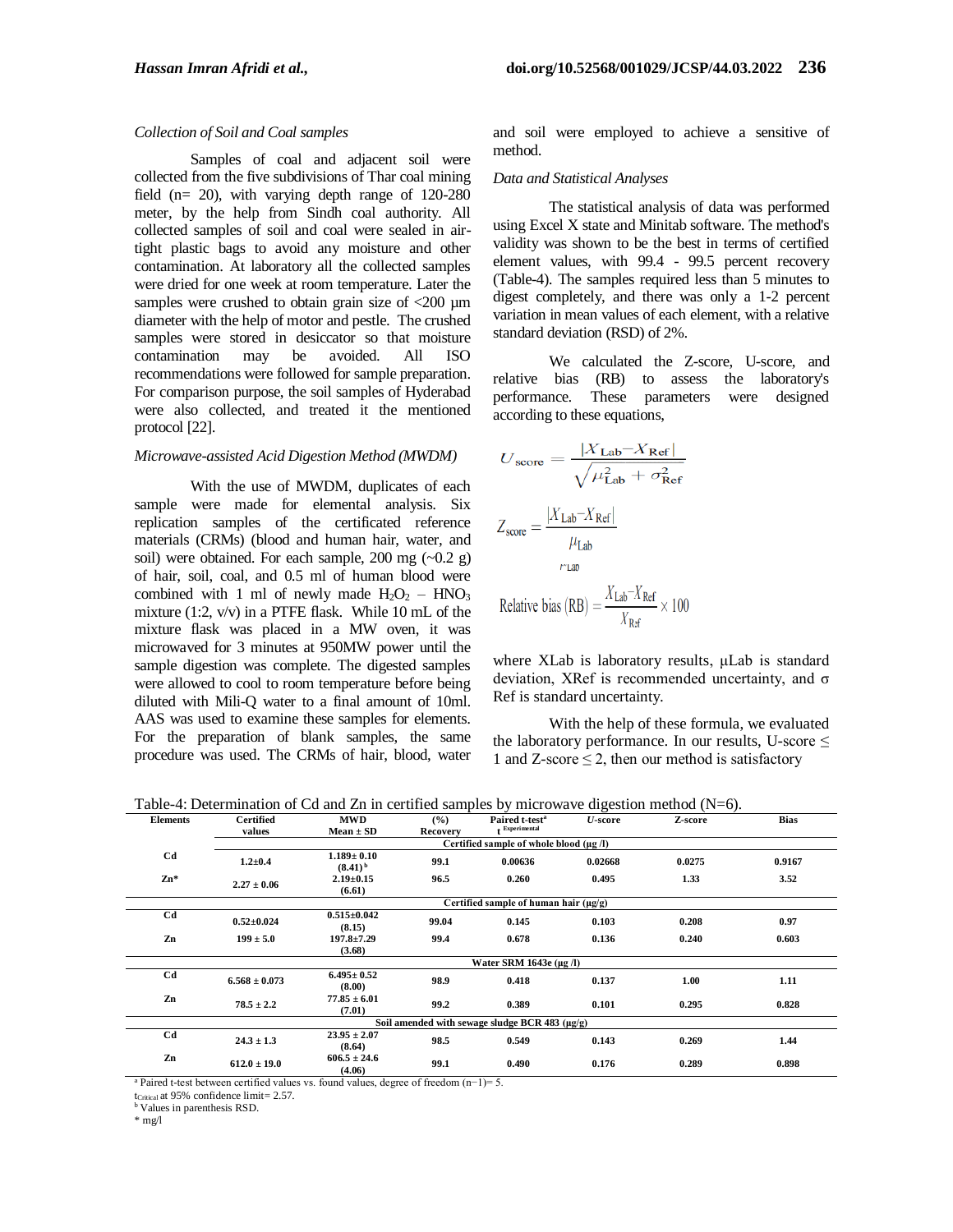| <b>Sampling areas</b> |                                 | рH          | Water $(\mu g/L)$ | Soil $((\mu g/g))$ | Coal $(\mu g/g)$ |
|-----------------------|---------------------------------|-------------|-------------------|--------------------|------------------|
|                       |                                 | Zinc        |                   |                    |                  |
| Recommended values c  |                                 |             | $5.0*$            | 150-300            | -------          |
| Non industrial area   | <b>Municipal -treated water</b> | $6.9 - 7.1$ | $0.56 \pm 0.05*$  | $195 \pm 10.6$     | -------          |
| Coal mining area      | <b>PMDC</b>                     | $5.9 - 6.3$ | $0.24 \pm 0.03*$  | $132 + 8.55$       | $16.6 \pm 0.63$  |
|                       | <b>LCDC</b>                     | $5.8 - 6.4$ | $0.17 \pm 0.03*$  | $128 + 7.08$       | $15.5 \pm 1.09$  |
|                       | ICD                             | $6.0 - 6.3$ | $0.21 \pm 0.05*$  | $135 \pm 9.02$     | $18.3 \pm 1.95$  |
|                       | <b>HCM</b>                      | $6.1 - 6.6$ | $0.19 \pm 0.03*$  | $135 \pm 11.5$     | $20.6 \pm 2.53$  |
|                       | <b>BCM</b>                      | $6.2 - 6.8$ | $0.18 \pm 0.03*$  | $124 \pm 6.99$     | $19.0 \pm 1.09$  |
|                       |                                 | Cadmium     |                   |                    |                  |
| Recommended values c  |                                 |             | 3.0               | $1 - 3$            | -------          |
| Non industrial area   | <b>Municipal</b> -treated water | $6.9 - 7.1$ | $1.52 \pm 0.17$   | $3.15 \pm 0.45$    | -------          |
| Coal mining area      | <b>PMDC</b>                     | $5.9 - 6.3$ | $18.2 \pm 2.05$   | $11.2 \pm 0.98$    | $0.62 \pm 0.12$  |
|                       | <b>LCDC</b>                     | $5.8 - 6.4$ | $17.5 \pm 1.62$   | $10.8 \pm 0.57$    | $0.75 \pm 0.19$  |
|                       | ICD                             | $6.0 - 6.3$ | $19.8 \pm 0.70$   | $10.6 \pm 0.68$    | $0.53 + 0.14$    |
|                       | <b>HCM</b>                      | $6.1 - 6.6$ | $20.7 \pm 1.05$   | $10.3 \pm 0.73$    | $0.55 + 0.15$    |
|                       | <b>BCM</b>                      | $6.2 - 6.8$ | $19.2 \pm 0.89$   | $10.5 \pm 0.72$    | $0.52{\pm}0.17$  |

Table-5: Cadmium contents in water, soils of and coal samples of five sub zones of Coal mining area and non exposed areas

Keywords: - Lakhra coal development company (LCDC), Hashim coal mine (HCM), Indus coal mine (ICM), Bismillah coal mine (BCM), and Pakistan mine development company (PMDC)

 $*$  mg/l

<sup>c</sup> WHO (2004).

WHO, 2004. Guideline for drinking water quality, third ed. In: Recommendation World Health Organization, Geneva.

#### **Results & Discussion**

#### *Water, Soil and Coal Samples of Coal Mining Areas*

The domestic treated water supplies of non uncovered regions have pH between 6.9-7.1, however the drinking water samples tanks/ coalers of coal minning field have pH in the ranged of 5.8 -6.8. the Zn concentrations in drinking water tests accomplished from city treated water supply framework were found in the level of 0.53 -0.58 mg/L, which is less than permissible limit of WHO, (5.0 mg/L) [23], whilst Cd concentration was in between 1.47- 1.65 µg/L, which is than WHO level, 3.0 µg/L (Table-5). The water tankers of five different zones of coal minning areas had Zn levels in the range of 0.17- 0.24 mg/ L , which are twenty time lower than the WHO guideline for drinking water, whilst Cd concentrations were in between 17.5- 20.7, which is 6 to 7 fold higher than WHO limits [24]. The Zn concentration in soil samples of coal mining area was in between 124 -135 µg/g , whilst Zn level in soil samples of non -exposed areas was found in the range of 190 -200  $\mu$ g/g, which was lower than the obtained results from soil samples of coal mining area, whilst Cd concentration in non-exposed areas was found to be 2.90- 3.38 µg/g in soil samples of non exposed areas, where as the soil of coal mining areas had Cd concentration in the range of  $10.3 - 11.2 \mu g/g$  (Table-5). The concentration of Cd in coal samples obtained from coal minning areas was found to be between 0.52 and  $0.75$  mg  $\text{kg}^{-1}$ , whilst Zn concentrations were found to be in the range of 15.5 to 20.6 mg/ kg (Table-5).

The Municipal -treated water of nonindustrial area has pH in between 6.9-7.1, whereas the drinking water samples of five sub divisions of coal mining field have ranged in between 5.8- 6.8.

The values of Zn and Cd in drinking water samples obtained from municipal water supply water, used in the houses of nonindustries area, was in the ranged from 0.53 to 0.58 mg/l and 1.44 to 1.60 μg/L, respectively which are lesser than recommended permissible limit of WHO (Table-5). The water containers of five zones of coal mining field contain Zn and Cd levels at the range of 0.17– 0.24 mg/l and 17.5– 20.7 μg/l, respectively. The Zn levels in the water samples of five zones of coal mining field are within the WHO permissible limit [23]. The Cd levels in water samples collected from five distinct subzones of the coal mining sector were found to be six to seven times higher than WHO recommended Cd limits.

It is found that drinking water, used in coal mining area is a source of harmful elemental exposure for employees of both ages [25].

The soil samples of coal mining field and nonindustrial zones have Zn and Cd levels in the range of (124–135; 10.3- 11.2) and (189-201 2.69- 3.27) µg/g, respectively. The Zn levels in the soil samples of five zones of coal mining field and nonindustrial areas are within the WHO permissible limit (WHO, 2004) [24], (150–300 µg/g WHO recommended value for Zn). Whilst the Cd levels in soil samples, collected from five different sub zones of coal mining field were three to four folds upper than WHO recommended Cd levels (WHO, 2004) [24].

The Zn and Cd contents in coal samples, obtained from these five zones of coal mining field, were found in the range of 15.5 –20.6 and 0.52– 0.75 mg/kg, respectively.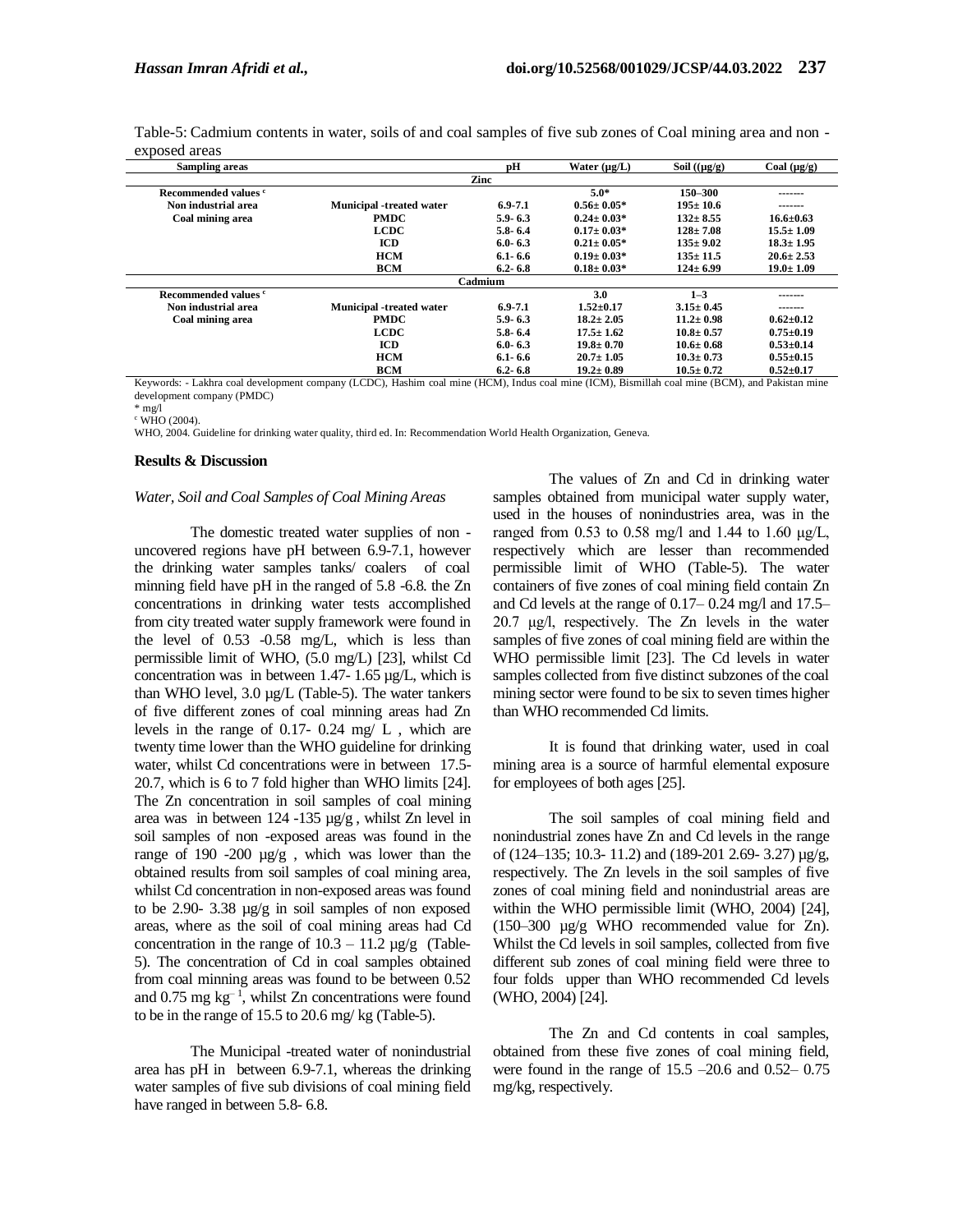The following aspects in coal are known for causing air pollution, either directly or indirectly. Because the impact of follow metals on human health is dependent on the living being, measures, and concoction structure [25, 26], it is impossible to classify them as dangerous or cancer-causing. Many of the following ingredients are necessary for human digestion, but if consumed in excess of the body's requirements, they can be fatal. These have been classified depending on their level of risk, which is based on actual negative health impacts or their prevalence in coal [27]. The focus, conveyance, and techniques of elements event in coal were influenced heavily via topographical variables including such depositional circumstances, the connection among natural issue and basinal liquids, residue digenesis, and semi-active volcanic sources of information [27- 30].*Elemental concentrations in the Biological Samples of Workers and referent subjects*

This study delivers information on essential trace and toxic element levels in biological samples collected from outdoor and indoor workers of coal mining areas of five different zone sufferers and nondiseased subjects of (18-35 and 36-55) years age groups.

The Zn concentrations in the scalp hair samples of male referent subjects were found to be higher at 95 percent confidence limits (CI: 222-240 µg  $(g)$  and (CI: 207-220  $\mu$ g /g) than those Zn values observed in the scalp hair samples of outdoor and indoor coal mining workers (CI: 106-133 g  $/g$ ) and (CI: 100-123 µg /g) and (CI: 92.3 -118 µg /g) (CI: (Table-6). In the case of Cd, however, the opposite pattern was seen (Table-6).

In comparison to male outdoor and indoor workers of coal mining areas (CI: 4.21-5.25), (CI: 3.33- 4.50) mg /l and (CI: 3.75-4.35) & (CI: 3.32-4.41) mg /l in age groups  $(18-35)$  and  $(36-55)$ , the Zn concentrations in blood samples of male out door referent subjects, age ranged (18- 35) and (36- 60) years, were found to be higher (CI: 6.80-7.0) (Table-6). While Cd levels in blood samples of male out door referent subjects aged 18 to 35 years and 36 to 60 years were found to be lower (CI: 3.20-3.78) and (CI: 3.9-4.05) µg/L, respectively, as compared to male outdoor and indoor coal mining workers aged 18 to 35 years and 36 to 55 years (Table-6).

| Table 6. Zinc and Cadmium Contents in biological (scalp hair and blood) samples of Mining Areas workers |  |  |  |  |
|---------------------------------------------------------------------------------------------------------|--|--|--|--|
|                                                                                                         |  |  |  |  |

| <b>Mining Areas workers</b> | Age groups | <b>Referents</b>             |                            |                  | Workers                      |                              |                  |
|-----------------------------|------------|------------------------------|----------------------------|------------------|------------------------------|------------------------------|------------------|
|                             |            |                              | <b>PMDC</b>                | <b>LCDC</b>      | <b>ICD</b>                   | <b>HCM</b>                   | <b>BCM</b>       |
|                             |            |                              | Zinc                       |                  |                              |                              |                  |
|                             |            |                              | Scalp hair $(\mu g/g)$     |                  |                              |                              |                  |
|                             | 18-35      | $230 + 15.6$                 | $110+6.20$                 | $125 \pm 8.15$   | $120 \pm 10.5$               | $115 + 7.05$                 | $128 \pm 6.30$   |
| <b>Outdoor Workers</b>      |            | 224-237                      | 106-133                    | 118-130          | 114-125                      | 112-120                      | 124-133          |
| <b>Indoor workers</b>       |            |                              | $105 \pm 7.13$             | $109 + 9.02$     | $101 \pm 6.42$               | $99 + 9.23$                  | $107 + 9.02$     |
|                             |            |                              | 100-111                    | 104-118          | 96.5-108                     | 92.3-106                     | 101-113          |
|                             | 36 55      | $215 \pm 10.7$               | $104 \pm 6.33$             | 119±9.22         | $109 \pm 6.72$               | $108 + 9.20$                 | $118 + 10.2$     |
| outdoor Workers             |            | 209 221                      | 100-110                    | 114-123          | 105-112                      | 103-115                      | 112-123          |
| <b>Indoor workers</b>       |            |                              | $99.0 \pm 6.83$            | $100 + 9.22$     | $97.2 + 7.82$                | $95.2 \pm 8.44$              | $95.5 \pm 10.2$  |
|                             |            |                              | 93.0-105                   | 94.5-109         | 90.5-104                     | 89.6-102                     | 88.9-105         |
|                             |            |                              | Blood (mg/l)               |                  |                              |                              |                  |
|                             | 18-35      | $7.53 \pm 1.52$              | $5.03 \pm 0.45$            | $4.25 \pm 0.33$  | $4.45 \pm 0.62$              | $4.29 \pm 0.95$              | $4.42 \pm 0.39$  |
| <b>Outdoor Workers</b>      |            | 6.82-7.82                    | 4.80-5.25                  | 4.51-6.04        | 4.23-4.79                    | 3.85-4.70                    | 4.21-4.60        |
| <b>Indoor workers</b>       |            |                              | $4.04 \pm 0.25$            | $4.15 \pm 0.32$  | $4.17 \pm 0.25$              | $4.02 \pm 0.15$              | $4.15 \pm 0.19$  |
|                             |            |                              | 3.75-4.17                  | 4.00-4.35        | 4.05-4.31                    | 4.02-4.17                    | 4.06-4.27        |
| <b>Outdoor Workers</b>      | 36 55      | $6.90 \pm 0.62$              | $4.08 \pm 0.65$            | $3.80 \pm 0.42$  | $3.66 \pm 0.57$              | $4.05 \pm 0.85$              | $4.02 \pm 0.33$  |
|                             |            | 6.60-7.42                    | 3.88-4.49                  | 3.65-4.05        | 3.33-3.95                    | 3.75-4.50                    | 3.81-4.37        |
| <b>Indoor workers</b>       |            |                              | $4.03 \pm 0.35$            | $3.74 \pm 0.41$  | $3.77 \pm 0.29$              | $3.67 \pm 0.45$              | $4.00 \pm 0.21$  |
|                             |            |                              | 3.89-4.41                  | 3.38-3.92        | 3.45-3.91                    | 3.32-4.07                    | 3.79-4.21        |
|                             |            |                              | Cadmium                    |                  |                              |                              |                  |
|                             |            |                              | Scalp hair $(\mu g/g)$     |                  |                              |                              |                  |
|                             | 18-35      | $3.95 \pm 0.62$              | $9.15 \pm 1.75$            | $10.5 \pm 1.44$  | $8.99 \pm 1.05$              | $9.37 \pm 0.92$              | $8.85 \pm 1.37$  |
| <b>Outdoor Workers</b>      |            | 3.45-4.45                    | 7.65-11.2                  | 7.29-9.98        | 7.82-9.95                    | 8.53-10.2                    | 7.62-10.2        |
| <b>Indoor workers</b>       |            |                              | $12.3 \pm 2.95$            | $11.9 \pm 1.49$  | $12.7 \pm 1.45$              | $13.2 \pm 1.40$              | $12.6 \pm 0.99$  |
|                             |            |                              | 10.5-14.4                  | 10.6-13.3        | 11.3-14.3                    | 12.0-14.5                    | 11.7-13.5        |
|                             | 36 55      |                              |                            |                  |                              |                              |                  |
| outdoor Workers             |            |                              |                            |                  |                              |                              |                  |
|                             |            | $4.62 \pm 0.75$<br>4.02-5.32 | $10.8 + 2.75$<br>9.65-12.2 | $11.7 + 1.21$    | $11.5 \pm 1.05$<br>11.0-12.2 | $12.0 \pm 1.55$<br>11.3-13.0 | $10.9 + 0.99$    |
|                             |            |                              |                            | 11.2-12.4        |                              |                              | 10.4-11.5        |
|                             |            |                              |                            |                  |                              |                              |                  |
| <b>Indoor workers</b>       |            |                              | $14.3 \pm 3.05$            | $13.8 \pm 1.59$  | $14.9 \pm 1.89$              | $15.4 \pm 1.80$              | $13.9 \pm 0.99$  |
|                             |            |                              | 10.1-15.4                  | 11.2-15.9        | 12.3-16.40                   | 12.9-16.9                    | 12.8-15.6        |
|                             |            |                              | Blood (µg/l)               |                  |                              |                              |                  |
|                             | 18-35      | $3.15 \pm 0.40$              | $9.50 \pm 0.92$            | $9.85 \pm 1.25$  | $9.52 \pm 0.75$              | $9.85 \pm 0.54$              | $9.45 \pm 0.70$  |
| <b>Outdoor Workers</b>      |            | 3.25 3.72                    | 8.69-10.0                  | $9.15 - 10.6$    | 9.28-9.99                    | 9.45-10.39                   | 9.00-9.82        |
| <b>Indoor workers</b>       |            |                              | $10.60 \pm 0.98$           | $11.05 \pm 1.65$ | $9.92 \pm 0.85$              | $10.55 \pm 0.84$             | $10.25 \pm 0.80$ |
|                             |            |                              | 8.89-11.36                 | 10.25-11.70      | 9.08-10.99                   | 9.49-11.09                   | 9.60-10.98       |
|                             | $36 - 55$  | $3.95 \pm 0.25$              | $10.3 \pm 0.70$            | $10.3 \pm 0.95$  | $10.3 \pm 0.82$              | $10.5 \pm 0.69$              | $9.85 \pm 0.67$  |
| outdoor Workers             |            | 3.82-4.10                    | 9.85-10.8                  | 9.85-10.9        | 9.89-10.8                    | 10.1-10.9                    | 9.41-10.3        |
| <b>Indoor workers</b>       |            |                              | $11.64 \pm 1.08$           | $11.85 \pm 1.75$ | $10.95 \pm 1.02$             | $10.98 \pm 0.98$             | $10.85 \pm 0.95$ |
|                             |            |                              | 10.89-12.06                | 10.95 12.65      | 10.05 11.69                  | 9.89-11.79                   | 9.90-11.33       |

Keywords: - Lakhra coal development company (LCDC), Hashim coal mine (HCM), Indus coal mine (ICM), Bismillah coal mine (BCM), and Pakistan mine development company (PMDC)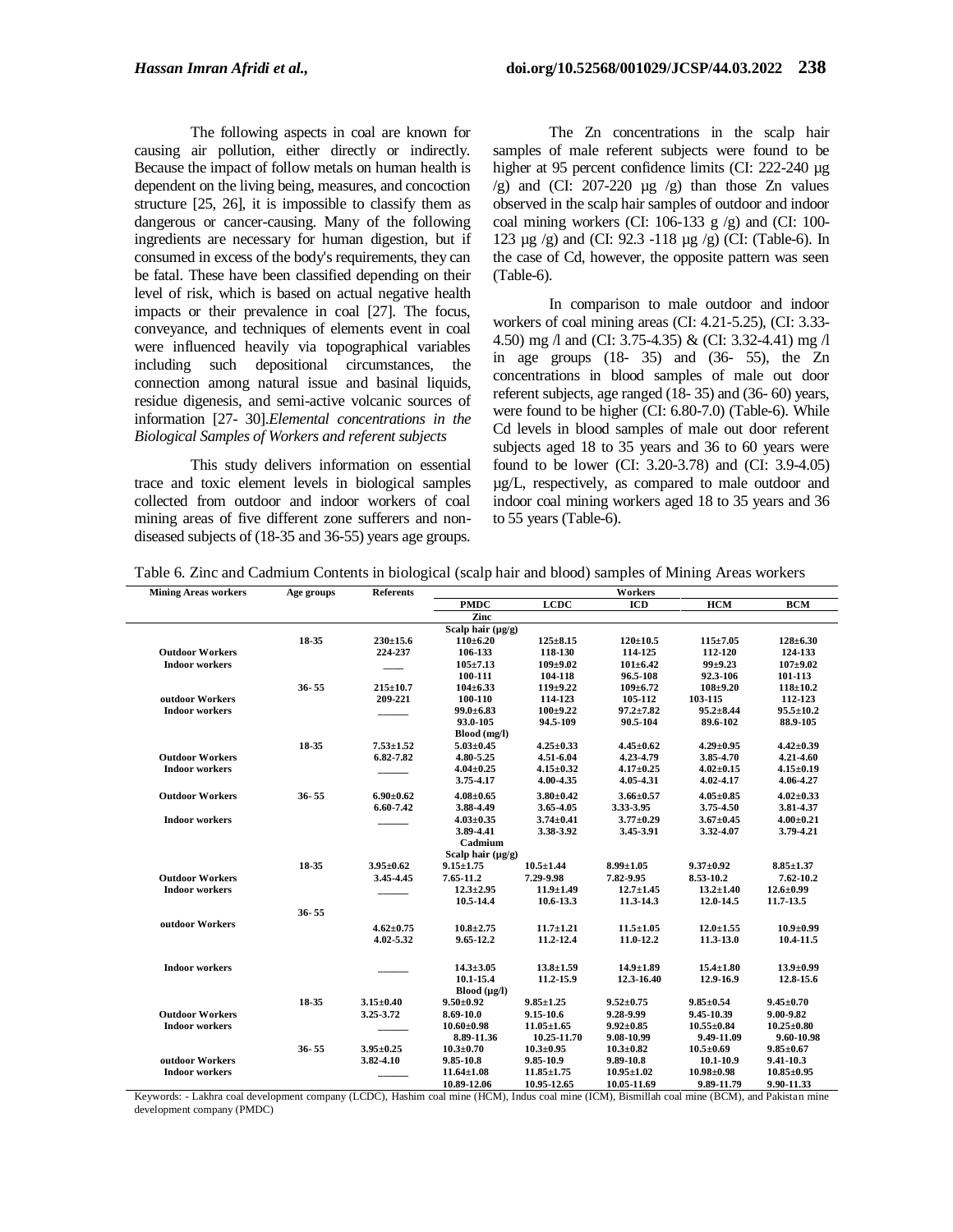Student t-test (unpaired) was used to compare all of the groups studied at different probabilities. At 95 percent confidence intervals, the estimated t-value surpasses the critical t-value, indicating that the difference between mean values of Cd and Zn in referents and coal mining area employees was significant (p 0.001).

The concentrations of Zinc in biological samples of coal mining field workers were found to be lower as compared to referents. As discussed above, induced expression due to metallothionein binding has important role in Zn homeostasis. The Zn is additionally significant for immuno-fitness of upper respiratory framework, as diggers are maximally influenced in their air sections because of mining dusty air, hence this component is healthfully significant for them [31]. The Zn is extremely noteworthy for skin wellbeing, the moist climate of under mines hastens different skin contamination in coal diggers, a large number of our examination subjects are discovered influenced with this issue, Zn can be the solution for this skin illness [32]. Whilst the Cd levels in biological samples of coal mining field were found to be higher than referent subjects.

Cadmium's half-life in the human body is between 13.6 and 23.5 years. Exposure to cadmium, which is unsafe in nature, raises blood, serum and urine concentrations and may trigger pro-inflammatory immunological responses. High Cd exposure is linked to a variety of physiological problems, including decreased pulmonary function, cardiovascular problems and different types of cancer.

Because of its prolonged half-life, cadmium may accumulate in the human body as a result of smoking (Richter et al., 2009). The increase in Cd concentration in human lung tissues has been related to smoking history, which is higher in 5th lobes of lungs of smokers [29, 30]. Cadmium is easily transported through cigarette smoke, unlike other toxic elements present in tobacco. After inhalation, cadmium might make its way in lung and subsequently disseminate to other tissues [31, 32].

Coal mining smoke may disturb bioavailability of Zn via nonselective binding with metallothionein during Cd related biosynthesis of metallothionein [33- 35]. Cadmium and Zn have inverse toxicological relationship [36, 37]. Cadmium and Zn may compete for same binding sites. Hence Zn supplements may decrease bad effects of Cd probably due Zn induced biosynthesis of metallothionein [38, 39]. The metallothionein also disrupts the action of metals-assisted enzymes by substituting critical elements like Zn [40]. A large number of studies on Cd show that it has negative health impacts [41, 42].

*Correlation in between clinical parameters and zinc levels in scalp hair and blood samples of Coal Mining employees* 

The serum ferritin, haemoglobin, hematocrit, and red blood count levels of Coal Mining workers were found to be lesser in serum compared to referent subjects. Whilst, the values of ESR and NAG in the serum of workers were higher. Our findings are consistent with those of earlier studies, which found that cadmiumexposed rats had lower haemoglobin, red blood cell counts, and ferritin levels. The negative effects of Cd on haematological parameters, such as shortened erythrocyte lifespan and decreased heme production, have been documented.

The majority of coal mining field workers, both indoor and outdoor, were anaemic, with haemoglobin levels ranging from 9.64 to 12.1 percent, which were lower than healthy non-workers. The high levels of hazardous elements (Cd and Pb) are directly proportional to anaemia, particularly in adults and older persons [43]. Because these employees did not use face shields, goggles, or hand covers/gloves, the younger age group workers of both indoor and outdoor coal mining fields claimed stomach illnesses, and these individuals were anaemic as well as having eye difficulties. In addition, improper waste disposal or storage, as well as poor hygiene, may increase their vulnerability to harmful metals.

The mean creatinine clearance values in indoor and outdoor coal miners, particularly middle-aged miners with renal issues, were significantly lesser than recommended values (p 0.05). Urinary Nacetyl-betaglucosaminidase (NAG) levels were significantly greater in both outdoor and indoor coal mining field employees  $(p = 0.001)$ . Increased NAG levels in urine samples of the coal mining workers can be utilised to diagnose nephritis syndrome and nephropathy-related illnesses [44, 45]. The erythrocyte sedimentation rate (ESR) in coal mining field workers was found to be higher than permitted levels, indicating the presence of a variety of clinical illnesses.

The correlation (r) in between Zn values in scalp hair and blood samples and biochemical parameters (Hemoglobin, Serum ferritin, ESR, RBC, and NAG) of referents and coal mining workers was observed. The correlation (r) in between Zinc content in scalp hair and blood samples vs biochemical/ clinical parameters (serum ferritin, haemoglobin, RBC) of non-exposed referents is  $(r=0.52-0.71)$ , whereas the correlation  $(r=0.06-0.23)$  was observed in biological samples of the coal mining workers (Table-7). The Zn content in scalp hair and blood samples correlates with biochemical markers (ESR and NAG) of referents (r= 0.08-0.18) (Table 7). Employees of the coal mining were shown to have a correlation of  $(r=0.52-0.71)$ .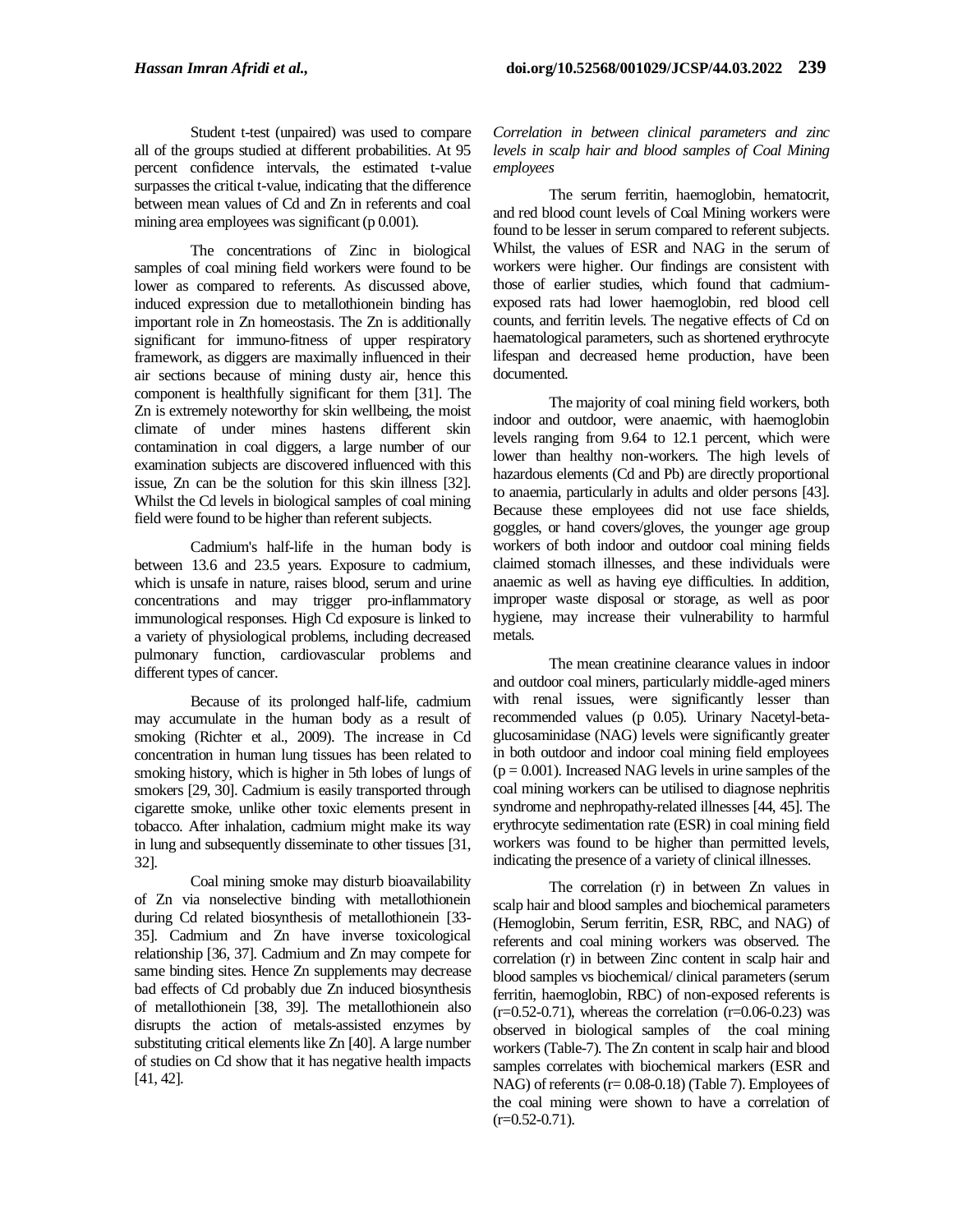|                           |                                                                                                                                                              | <b>Referents</b>                | <b>PMDC</b>                        | <b>LCDC</b>                         | <b>ICD</b>                         | <b>HCM</b>                        | <b>BCM</b>                       |  |  |  |
|---------------------------|--------------------------------------------------------------------------------------------------------------------------------------------------------------|---------------------------------|------------------------------------|-------------------------------------|------------------------------------|-----------------------------------|----------------------------------|--|--|--|
| <b>Biological Samples</b> | biochemical parameters                                                                                                                                       |                                 |                                    |                                     | 18-35 years                        |                                   |                                  |  |  |  |
|                           |                                                                                                                                                              |                                 |                                    |                                     | Zinc                               |                                   |                                  |  |  |  |
|                           |                                                                                                                                                              |                                 |                                    |                                     | <b>Indoor Workers</b>              |                                   |                                  |  |  |  |
|                           | <b>Serum ferritin</b>                                                                                                                                        | ---------                       | $v = 0.0663x + 20.7$               | $y = -0.0377x + 28.5$               | $v=-0.0388x+26.3$                  | $y = -0.0429x + 31.1$             | $y = 0.048x + 19.2$              |  |  |  |
|                           |                                                                                                                                                              |                                 | $r = 0.18$                         | $r = 0.22$                          | $r = 0.22$                         | $r = 0.15$                        | $r=0.19$                         |  |  |  |
|                           | Hemoglobin                                                                                                                                                   | ---------                       | $y = 0.0039x + 11.5$               | $y = 0.0048x + 10.35$               | $v = 0.0091x + 11.7$               | $y = 0.0072x + 10.53$             | $v = 0.0068x + 10.18$            |  |  |  |
|                           |                                                                                                                                                              |                                 | $r = 0.06$                         | $r = 0.17$                          | $r = 0.13$                         | $r = 0.19$                        | $r=0.13$                         |  |  |  |
|                           | <b>RBC</b>                                                                                                                                                   | --------                        | $y = -0.0116x + 4.37$              | $y = -0.004x + 3.71$                | $y = 0.0072x + 2.24$               | $v = -0.0042x + 3.49$             | $y = 0.0027x + 2.87$             |  |  |  |
|                           |                                                                                                                                                              |                                 | $r = 0.22$                         | $r = 0.16$                          | $r = 0.16$                         | $r = 0.18$                        | $r = 0.19$                       |  |  |  |
|                           | <b>ESR</b>                                                                                                                                                   | ---------                       | $y = 0.0688x + 25.9$               | $y = 0.0535x + 28.5$                | $y = 0.0333x + 30.6$               | $y = 0.0272x + 33.2$              | $y = -0.0317x + 35.3$            |  |  |  |
|                           |                                                                                                                                                              |                                 | $r = 0.17$                         | $r = 0.14$                          | $r=0.21$                           | $r = 0.18$                        | $r=0.21$                         |  |  |  |
|                           | <b>NAG</b>                                                                                                                                                   | ---------                       | $y = 0.0176x + 22.8$               | $y = -0.0218x + 27.99$              | $y = 0.0278x + 23.0$               | $y = 0.0332x + 21.4$              | $y = -0.004x + 25.7$             |  |  |  |
|                           |                                                                                                                                                              |                                 | $r=0.23$                           | $r = 0.17$                          | $r = 0.14$                         | $r=0.23$                          | $r = 0.15$                       |  |  |  |
|                           |                                                                                                                                                              |                                 |                                    | <b>Outdoor Workers</b>              |                                    |                                   |                                  |  |  |  |
|                           | <b>Serum ferritin</b>                                                                                                                                        | $v=0.078x+26.3$                 | $y = 0.0642x + 19.2$               | $y = 0.0102x + 21.64$               | $y = -0.0184x + 23.8$              | $y = -0.0265x + 25.3$             | $y = -0.0237x + 27.1$            |  |  |  |
|                           |                                                                                                                                                              | $r = 0.71$                      | $r = 0.16$                         | $r = 0.10$                          | $r=0.22$                           | $r=0.21$                          | $r = 0.153$                      |  |  |  |
|                           | Hemoglobin                                                                                                                                                   | $v = 0.020x + 9.1$              | $y = -0.0124x + 10.9$              | $v = -0.0043x + 9.38$               | $y = 0.0039x + 9.87$<br>$r = 0.19$ | $v = -0.004x + 10.3$              | $v = -0.0043x + 9.592$           |  |  |  |
|                           | <b>RBC</b>                                                                                                                                                   | $r = 0.71$                      | $r=0.23$                           | $r = 0.19$                          |                                    | $r = 0.11$                        | $r = 0.10$                       |  |  |  |
|                           |                                                                                                                                                              | $v = 0.015x + 1.15$<br>$r=0.62$ | $v = 0.0093x + 2.21$<br>$r = 0.24$ | $y = -0.0046x + 3.77$<br>$r = 0.16$ | $y = 0.0043x + 2.65$<br>$r = 0.16$ | $y = 0.002x + 2.99$<br>$r = 0.14$ | $v = 0.0037x + 2.60$<br>$r=0.23$ |  |  |  |
|                           | <b>ESR</b>                                                                                                                                                   | $y = -0.0017x+9.1$              | $y = 0.1217x + 4.88$               | $y = 0.0828x + 5.44$                | $y = 0.0523x + 10.6$               | $y = 0.0731x + 8.15$              | $y = 0.1426x - 0.397$            |  |  |  |
|                           |                                                                                                                                                              | $r = 0.08$                      | $r = 0.71$                         | $r = 0.67$                          | $r = 0.64$                         | $r = 0.60$                        | $r = 0.55$                       |  |  |  |
|                           | <b>NAG</b>                                                                                                                                                   | $y = -0.002x + 3.9$             | $y = 0.1751x - 4.361$              | $y = 0.148x - 5.09$                 | $y = 0.0441x + 7.58$               | $y = 0.2111x - 9.39$              | $y = 0.1455x - 5.19$             |  |  |  |
|                           |                                                                                                                                                              | $r=0.09$                        | $r=0.63$                           | $r = 0.64$                          | $r = 0.64$                         | $r=0.69$                          | $r=0.59$                         |  |  |  |
|                           |                                                                                                                                                              |                                 |                                    | 36-55 years                         |                                    |                                   |                                  |  |  |  |
| Scalp hair                |                                                                                                                                                              |                                 |                                    | <b>Indoor workers</b>               |                                    |                                   |                                  |  |  |  |
|                           | <b>Serum ferritin</b><br>$v = 0.0676x + 20.8$<br>$y = -0.0702x + 28.3$<br>$v = 0.0133x + 22.9$<br>$v = -0.0217x + 25.02$<br>$y = -0.04x + 25.2$<br>--------- |                                 |                                    |                                     |                                    |                                   |                                  |  |  |  |
|                           |                                                                                                                                                              |                                 | $r = 0.24$                         | $r = 0.12$                          | $r=0.23$                           | $r = 0.16$                        | $r=0.22$                         |  |  |  |
|                           | Hemoglobin                                                                                                                                                   | ---------                       | $y = 0.0132x + 9.17$               | $y = -0.0049x + 9.55$               | $v = 0.0053x + 10.5$               | $v = -0.0059x + 10.9$             | $y = 0.0058x + 8.90$             |  |  |  |
|                           |                                                                                                                                                              |                                 | $r = 0.22$                         | $r = 0.14$                          | $r = 0.24$                         | $r = 0.13$                        | $r = 0.17$                       |  |  |  |
|                           | <b>RBC</b>                                                                                                                                                   | ---------                       | $y = -0.0088x + 3.89$              | $y = -0.0021x + 3.47$               | $v = 0.0048x + 2.67$               | $y = -0.0037x + 3.42$             | $y = -0.0009x + 3.14$            |  |  |  |
|                           |                                                                                                                                                              |                                 | $r=0.23$                           | $r=0.22$                            | $r = 0.10$                         | $r = 0.15$                        | $r = 0.13$                       |  |  |  |
|                           | <b>ESR</b>                                                                                                                                                   | --------                        | $y = 0.0848x + 26.12$              | $y = -0.0808x +43.2$                | $y = -0.1425x + 36.2$              | $y = 0.0477x + 32.13$             | $y = -0.0214x + 36.14$           |  |  |  |
|                           |                                                                                                                                                              |                                 | $r = 0.19$                         | $r=0.22$                            | $r = 0.26$                         | $r = 0.16$                        | $r = 0.11$                       |  |  |  |
|                           | <b>NAG</b>                                                                                                                                                   | ---------                       | $y = 0.0189x + 26.3$               | $y = 0.0735x+16.35$                 | $y=0.0226x+25.9$                   | $y = -0.0403x + 31.9$             | $y = 0.0107x + 26.24$            |  |  |  |
|                           |                                                                                                                                                              |                                 | $r = 0.13$                         | $r=0.21$                            | $r = 0.11$                         | $r=0.23$                          | $r = 0.14$                       |  |  |  |
|                           |                                                                                                                                                              |                                 |                                    | <b>Outdoor workers</b>              |                                    |                                   |                                  |  |  |  |
|                           | <b>Serum ferritin</b>                                                                                                                                        | $v=0.138x+13.2$                 | $y = 0.0527x + 33.4$               | $y = -0.0096x + 27.1$               | $y = 0.0734x + 19.9$               | $y = -0.0348x + 30.19$            | $v = -0.0335x + 32.4$            |  |  |  |
|                           |                                                                                                                                                              | $r=0.69$                        | $r = 0.16$                         | $r = 0.13$                          | $r = 0.10$                         | $r=0.19$                          | $r = 0.16$                       |  |  |  |
|                           | Hemoglobin                                                                                                                                                   | $v=0.056x+0.34$                 | $v = 0.0152x + 6.89$               | $v = 0.016x + 6.17$                 | $v = 0.0131x + 6.06$               | $v = -0.0071x + 8.18$             | $v = -0.0163x + 9.21$            |  |  |  |
|                           |                                                                                                                                                              | $r = 0.59$                      | $r = 0.15$                         | $r=0.22$                            | $r = 0.10$                         | $r = 0.09$                        | $r=0.22$                         |  |  |  |
|                           | <b>RBC</b>                                                                                                                                                   | $v = 0.027x - 1.98$             | $v = 0.0137x + 1.33$               | $y = -0.0064x + 3.39$               | $v = -0.0105x+4.06$                | $v = 0.0114x + 1.66$              | $y = -0.0033x + 3.33$            |  |  |  |
|                           |                                                                                                                                                              | $r = 0.56$                      | $r = 0.12$                         | $r = 0.10$                          | $r = 0.18$                         | $r = 0.09$                        | $r = 0.12$                       |  |  |  |
|                           | <b>ESR</b>                                                                                                                                                   | $v=0.0103x+8.5$                 | $v = 0.216x - 1.1197$              | $y = -0.0953x + 34.75$              | $v = 0.0678x + 16.8$               | $v = -0.1566x + 40.7$             | $v = 0.2364x - 5.995$            |  |  |  |
|                           |                                                                                                                                                              | $r = 0.11$                      | $r=0.63$                           | $r=0.62$                            | $r = 0.67$                         | $r = 0.61$                        | $r = 0.56$                       |  |  |  |
|                           | <b>NAG</b>                                                                                                                                                   | $y = -0.0077x+6.9$              | $y = 0.1863x - 2.32$               | $y = 0.0288x + 11.82$               | $y = 0.1428x - 1.26$               | $v = 0.0457x + 10.9$              | $y = 0.1721x - 4.441$            |  |  |  |
|                           |                                                                                                                                                              | $r = 0.16$                      | $r = 0.61$                         | $r = 0.50$                          | $r = 0.61$                         | $r = 0.61$                        | $r=0.63$                         |  |  |  |
| <b>Blood</b>              |                                                                                                                                                              |                                 |                                    | 18-35 years                         |                                    |                                   |                                  |  |  |  |
|                           |                                                                                                                                                              |                                 |                                    | <b>Indoor Workers</b>               |                                    |                                   |                                  |  |  |  |

Table 7. Pearson's coefficient for zinc versus different biochemical parameters in referents and coal mining workers, working in five sub divisions of Lakhra coal mining Area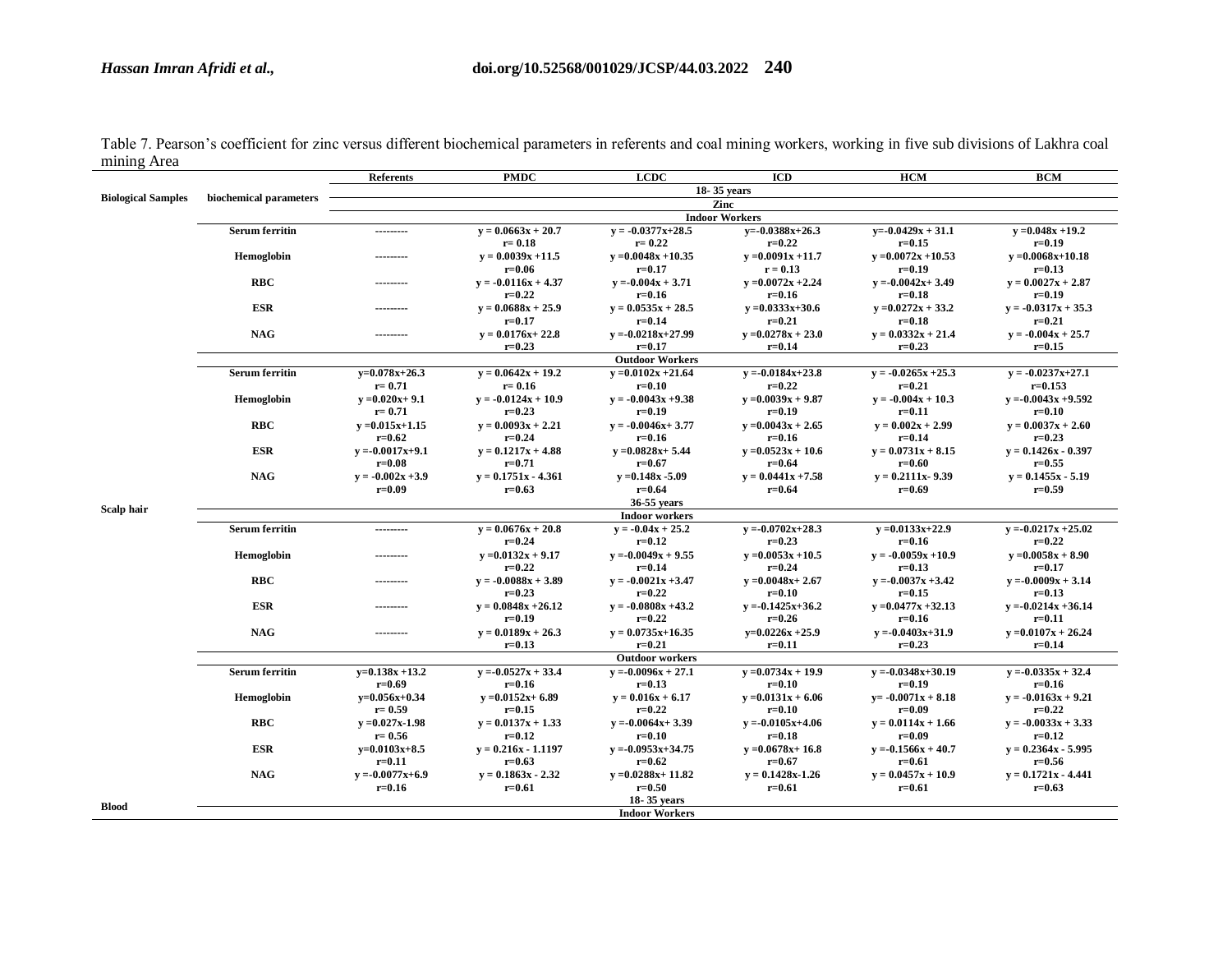| <b>Serum ferritin</b> | ---------           | $y = -1.9349x + 35.5$ | $y = -0.821x + 27.9$   | $v = 0.6396x + 19.8$  | $y = 4.1767x + 9.61$  | $y = 1.79x + 16.6$    |
|-----------------------|---------------------|-----------------------|------------------------|-----------------------|-----------------------|-----------------------|
|                       |                     | $r = 0.14$            | $r = 0.15$             | $r = 0.11$            | $r = 0.16$            | $r = 0.14$            |
| Hemoglobin            | ---------           | $y = -0.4663x + 13.8$ | $y = -0.1186x + 11.4$  | $y = -0.477x + 14.6$  | $y = -0.597x + 13.7$  | $y = 0.3774x + 9.29$  |
|                       |                     | $r = 0.17$            | $r = 0.13$             | $r = 0.21$            | $r = 0.17$            | $r = 0.15$            |
| RBC                   | ---------           | $y = -0.376x + 4.67$  | $v = -0.136x + 3.85$   | $y = -0.2228x + 3.89$ | $y = -0.251x+4.09$    | $y = -0.08x + 3.485$  |
|                       |                     | $r = 0.16$            | $r = 0.16$             | $r = 0.16$            | $r = 0.12$            | $r = 0.11$            |
| <b>ESR</b>            | ---------           | $y = 9.69x - 6.03$    | $y = 5.984x + 8.568$   | $y = 2.86x + 22.2$    | $v = -8.478x + 70.7$  | $y = 3.768x + 16.2$   |
|                       |                     | $r = 0.59$            | $r = 0.57$             | $r = 0.61$            | $r = 0.61$            | $r = 0.51$            |
| NAG                   | ---------           | $y = 1.8099x + 17.3$  | $y = 2.507x + 14.83$   | $y = 3.439x + 11.6$   | $y = 7.867x - 7.56$   | $y = 0.6983x + 22.4$  |
|                       |                     | $r = 0.56$            | $r = 0.62$             | $r = 0.56$            | $r = 0.61$            | $r = 0.54$            |
|                       |                     |                       | <b>Outdoor Workers</b> |                       |                       |                       |
| <b>Serum ferritin</b> | $y=0.71x+38.5$      | $y = -1.1181x + 31.8$ | $y = 0.285x + 24.15$   | $y = -0.2745x + 22.9$ | $y = -0.511x + 24.72$ | $y = -0.243x + 25.09$ |
|                       | $r = 0.61$          | $r = 0.19$            | $r = 0.12$             | $r = 0.16$            | $r=0.22$              | $r = 0.11$            |
| Hemoglobin            | $y = 0.17x + 12.2$  | $y = 0.116x + 8.978$  | $y = -0.074x + 9.175$  | $y = 0.073x + 9.99$   | $y = -0.104x + 10.33$ | $y = 0.0963x + 8.61$  |
|                       | $r=0.59$            | $r = 0.16$            | $r = 0.14$             | $r = 0.17$            | $r = 0.15$            | $r = 0.18$            |
| <b>RBC</b>            | $v = 0.153x + 3.26$ | $v = 0.0758x + 2.85$  | $y = 0.137x + 2.593$   | $y = 0.1246x + 2.59$  | $y = 0.0472x + 2.99$  | $y = -0.0302x + 3.21$ |
|                       | $r = 0.61$          | $r = 0.13$            | $r=0.19$               | $r = 0.21$            | $r = 0.18$            | $r = 0.15$            |
| <b>ESR</b>            | $y = -0.045x+9.02$  | $y = 1.443x + 10.96$  | $y = 1.5973x + 8.65$   | $y = 1.005x + 12.1$   | $y = 1.2202x + 10.6$  | $y = 1.7458x + 10.22$ |
|                       | $r = 0.18$          | $r = 0.59$            | $r = 0.56$             | $r = 0.58$            | $r = 0.52$            | $r = 0.53$            |
| <b>NAG</b>            | $y = 0.032x + 3.27$ | $y = 2.788x + 0.85$   | $y = 3.2325x - 1.05$   | $y = 0.925x + 8.482$  | $y = 3.7272x - 3.29$  | $y = 1.8374x + 5.39$  |
|                       | $r = 0.17$          | $r=0.69$              | $r=0.60$               | $r=0.63$              | $r=0.64$              | $r = 0.58$            |
|                       |                     |                       | 36-55 years            |                       |                       |                       |
|                       |                     |                       | <b>Indoor Workers</b>  |                       |                       |                       |
| <b>Serum ferritin</b> | ---------           | $v = -0.732x + 30.25$ | $y = 1.729x + 14.56$   | $y = 1.621x + 15.37$  | $y = 0.111x + 23.85$  | $y = -0.6824x + 25.6$ |
|                       |                     | $r = 0.14$            | $r = 0.16$             | $r = 0.17$            | $r = 0.11$            | $r = 0.14$            |
| Hemoglobin            | ---------           | $y = 0.203x + 9.64$   | $y = 0.1924x + 8.319$  | $y = 0.140x + 10.5$   | $y = 0.105x + 9.975$  | $y = -0.1957x + 10.2$ |
|                       |                     | $r = 0.18$            | $r = 0.17$             | $r = 0.20$            | $r = 0.17$            | $r = 0.11$            |
| <b>RBC</b>            | ---------           | $v = 0.090x + 2.673$  | $y = -0.036x + 3.39$   | $y = -0.229x + 3.99$  | $y = -0.068x + 3.3$   | $y = 0.052x + 2.839$  |
|                       |                     | $r = 0.13$            | $r = 0.13$             | $r = 0.15$            | $r=0.22$              | $r = 0.16$            |
| <b>ESR</b>            | ---------           | $y = 5.085x + 13.99$  | $y = 6.153x + 11.76$   | $y = 5.062x + 16.34$  | $y = 2.3136x + 28.7$  | $y = -6.862x + 61.39$ |
|                       |                     | $r = 0.64$            | $r = 0.56$             | $r = 0.63$            | $r = 0.61$            | $r = 0.65$            |
| <b>NAG</b>            | ---------           | $y = 1.808x + 20.9$   | $y = 5.3571x + 3.86$   | $y = 3.31x + 15.9$    | $y = 1.1699x + 23.97$ | $y = 2.722x + 16.44$  |
|                       |                     | $r = 0.64$            | $r = 0.52$             | $r = 0.53$            | $r = 0.53$            | $r = 0.67$            |
|                       |                     |                       | <b>Outdoor Workers</b> |                       |                       |                       |
| <b>Serum ferritin</b> | $v = 1.75x + 31.0$  | $v = 0.4235x + 26.33$ | $y = -0.418x + 27.62$  | $v = -0.286x + 28.9$  | $v = 0.1142x + 25.94$ | $y = -1.1651x + 33.3$ |
|                       | $r = 0.52$          | $r = 0.16$            | $r = 0.13$             | $r = 0.10$            | $r = 0.10$            | $r = 0.18$            |
| Hemoglobin            | $v = 0.89x + 6.44$  | $v = -0.1481x + 9.04$ | $y = -0.619x + 10.6$   | $y = 0.2778x + 6.52$  | $y = -0.0807x + 3.23$ | $y = -0.5196x + 9.33$ |
|                       | $r = 0.55$          | $r = 0.17$            | $r = 0.20$             | $r = 0.16$            | $r = 0.10$            | $r = 0.21$            |
| RBC                   | $y=0.425x+1.04$     | $y = -0.503x + 4.639$ | $y = 0.718x - 0.247$   | $y = -0.081x + 3.20$  | $y = 0.281x + 22.6$   | $y = -0.124x + 3.43$  |
|                       | $r = 0.52$          | $r = 0.16$            | $r=0.22$               | $r = 0.11$            | $r = 0.18$            | $r = 0.14$            |
| <b>ESR</b>            | $y = -0.244x+12.3$  | $y = 1.781x + 15.02$  | $y = 4.2756x + 6.2$    | $y = 0.761x + 21.6$   | $y = 0.5376x + 0.65$  | $y = 7.6866x - 8.35$  |
|                       | $r = 0.15$          | $r = 0.61$            | $r = 0.65$             | $r = 0.60$            | $r=0.69$              | $r=0.53$              |
| <b>NAG</b>            | $y = 0.106x + 4.53$ | $y = 1.630x + 11.26$  | $y = 1.4409x + 9.55$   | $y = 1.673x + 8.51$   | $v = -0.24x + 16.85$  | $v = 5.77x - 6.84$    |
|                       | $r = 0.13$          | $r=0.63$              | $r = 0.57$             | $r = 0.57$            | $r = 0.52$            | $r = 0.62$            |
|                       |                     |                       |                        |                       |                       |                       |

4

Keywords: - Lakhra coal development company (LCDC), Hashim coal mine (HCM), Indus coal mine (ICM), Bismillah coal mine (BCM), Pakistan mine development company (PMDC), RBCs= Red blood count, SBP= Systolic blood pressure , DBP= Diastolic blood pressure , ESR= erythrocyte sedimentation rate , NAG= Urinary N -acetyl - beta -glucosaminidase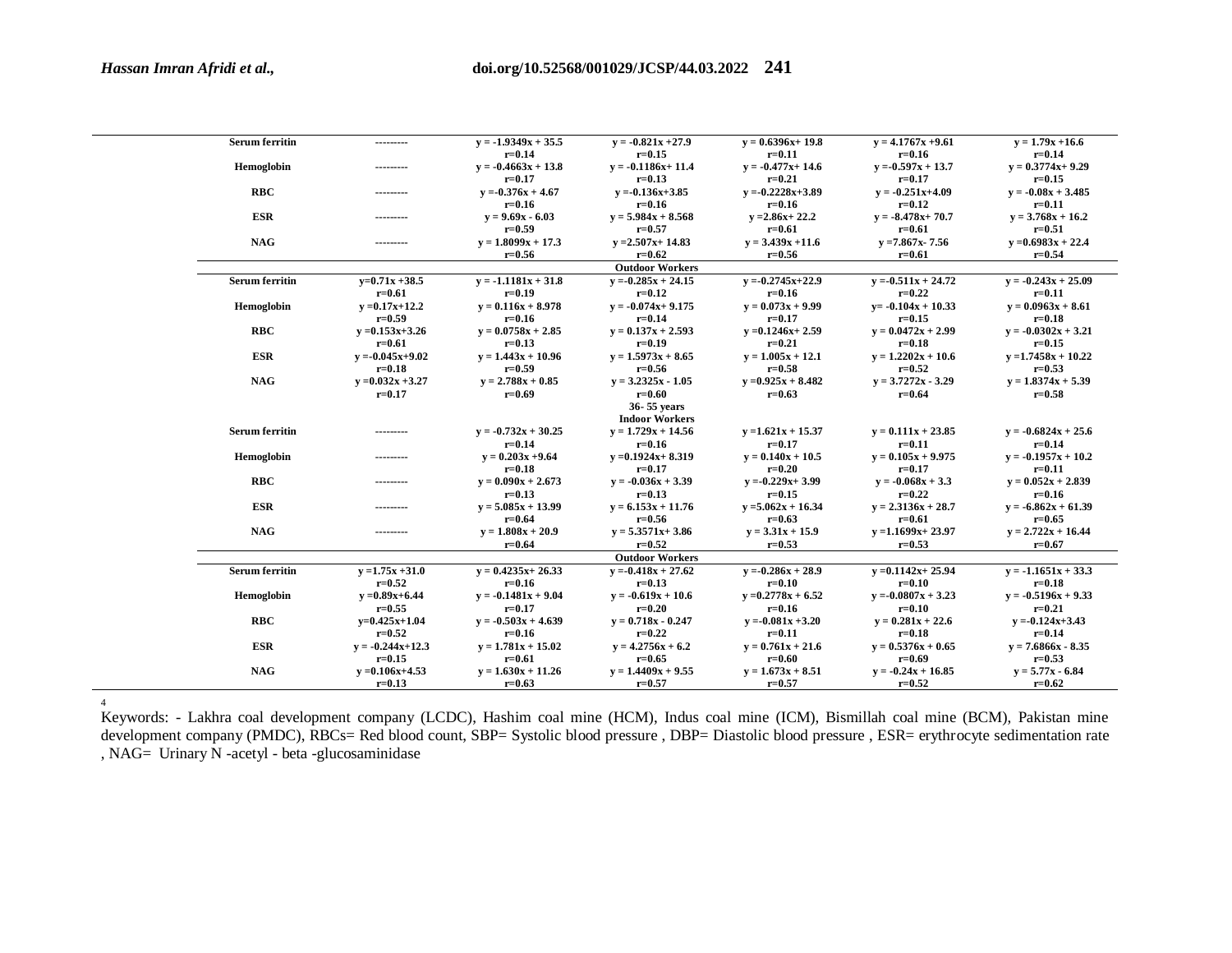*Correlation of cadmium concentration in water, soil and coal samples of Lakhra Coal Mining field with the cadmium level in* scalp hair and blood *samples of Lakhra Coal Mining workers* 

The correlation (r) in between Cd values in scalp hair and blood samples of non industrial referents normal subjects VS. Cd level in drinking water samples of non industrial areas was found to be (0.04-0.08) and (0.06- 0.08) respectively. The correlation (r) between Cd contents in biological samples of unexposed referent VS. Cd concentration in soil of unexposed areas was found to be (0.06- 0.08) and (0.04- 0.05) respectively. Whilst the correlation (r) between Cd contents in biological samples of coal mining workers VS. Cd concentration in drinking water samples of coal mining tankers was found to be (0.15-0.17) and (0.10- 0.14) respectively (Table 8). The correlation

(r) in between Cd contents in biological samples of coal mining area workers VS. Cd concentration in soil of coal mining was found to be (0.10-0.20) and (0.10- 0.19) respectively (Table 8). The correlation (r) in between Cd contents in scalp hair samples of Lakra coal mining workers and Cd concentration in coal samples of Lakhra coal mining was found to be (0.48-0.65) and (0.46- 0.56) respectively (Table 8). Whilst the correlation (r) in between Cd levels in blood samples of Lakra coal mining workers and Cd concentration in coal samples of Lakhra coal mining was found to be (0.39-0.64) and (0.50- 0.67) respectively (Table 8).

We observed lower the Zn/Cd mole ratio in biological samples of coal mining workers of both age groups (Table-9).

Table-8: Pearson's coefficient for Cadmium in biological samples of referents and workers of different zone of coal mining industry versus Cadmium concentration in the soil, water and coal of coal mining area

| <b>Biological Samples vs.</b> |             | <b>Referents</b>       | <b>PMDC</b> | <b>LCDC</b>            | <b>ICD</b> | <b>HCM</b> | <b>BCM</b> |  |  |  |  |  |
|-------------------------------|-------------|------------------------|-------------|------------------------|------------|------------|------------|--|--|--|--|--|
| biochemical parameters        |             |                        |             | 18-35 years            |            |            |            |  |  |  |  |  |
|                               |             |                        |             | <b>Indoor Workers</b>  |            |            |            |  |  |  |  |  |
|                               | Water       | ---------              | $r = 0.17$  | $r = 0.17$             | $r = 0.17$ | $r = 0.15$ | $r = 0.15$ |  |  |  |  |  |
|                               | Soil        |                        | $r = 0.17$  | $r = 0.16$             | $r = 0.17$ | $r = 0.14$ | $r = 0.14$ |  |  |  |  |  |
|                               | Coal        |                        | $r = 0.65$  | $r = 0.54$             | $r = 0.55$ | $r = 0.53$ | $r = 0.53$ |  |  |  |  |  |
|                               |             |                        |             | <b>Outdoor Workers</b> |            |            |            |  |  |  |  |  |
|                               | Water       | $r = 0.04$             | $r = 0.10$  | $r = 0.14$             | $r = 0.10$ | $r = 0.13$ | $r = 0.14$ |  |  |  |  |  |
|                               | Soil        | $r = 0.06$             | $r = 0.17$  | $r = 0.16$             | $r = 0.12$ | $r = 0.15$ | $r = 0.15$ |  |  |  |  |  |
|                               | Coal        | ---------              | $r = 0.48$  | $r = 0.48$             | $r = 0.48$ | $r = 0.55$ | $r = 0.55$ |  |  |  |  |  |
| Scalp hair                    |             | 36-55 years            |             |                        |            |            |            |  |  |  |  |  |
|                               |             |                        |             | <b>Indoor workers</b>  |            |            |            |  |  |  |  |  |
|                               | Water       |                        | $r = 0.25$  | $r = 0.28$             | $r = 0.27$ | $r = 0.26$ | $r = 0.30$ |  |  |  |  |  |
|                               | Soil        |                        | $r = 0.15$  | $r = 0.16$             | $r = 0.16$ | $r = 0.20$ | $r = 0.19$ |  |  |  |  |  |
|                               | Coal        |                        | $r = 0.54$  | $r = 0.51$             | $r = 0.48$ | $r = 0.55$ | $r = 0.50$ |  |  |  |  |  |
|                               |             | <b>Outdoor workers</b> |             |                        |            |            |            |  |  |  |  |  |
|                               | Water       | $r = 0.08$             | $r = 0.15$  | $r = 0.14$             | $r = 0.16$ | $r = 0.17$ | $r = 0.15$ |  |  |  |  |  |
|                               | Soil        | $r = 0.06$             | $r = 0.15$  | $r = 0.15$             | $r = 0.15$ | $r = 0.13$ | $r = 0.14$ |  |  |  |  |  |
|                               | Coal        |                        | $r = 0.46$  | $r = 0.56$             | $r = 0.53$ | $r = 0.51$ | $r = 0.55$ |  |  |  |  |  |
|                               |             |                        |             | 18-35 years            |            |            |            |  |  |  |  |  |
|                               |             |                        |             | <b>Indoor Workers</b>  |            |            |            |  |  |  |  |  |
|                               | Water       | ---------              | $r = 0.14$  | $r = 0.12$             | $r = 0.10$ | $r = 0.14$ | $r = 0.13$ |  |  |  |  |  |
|                               | Soil        |                        | $r = 0.16$  | $r = 0.15$             | $r = 0.18$ | $r = 0.17$ | $r = 0.12$ |  |  |  |  |  |
|                               | Coal        | --------               | $r=0.39$    | $r = 0.44$             | $r = 0.47$ | $r = 0.44$ | $r = 0.48$ |  |  |  |  |  |
|                               |             | <b>Outdoor Workers</b> |             |                        |            |            |            |  |  |  |  |  |
|                               | Water       | $r = 0.06$             | $r = 0.14$  | $r = 0.19$             | $r = 0.11$ | $r = 0.12$ | $r = 0.13$ |  |  |  |  |  |
|                               | <b>Soil</b> | $r = 0.04$             | $r = 0.10$  | $r = 0.13$             | $r = 0.18$ | $r=0.19$   | $r = 0.17$ |  |  |  |  |  |
| <b>Blood</b>                  | Coal        | ---------              | $r = 0.54$  | $r = 0.59$             | $r = 0.55$ | $r = 0.66$ | $r = 0.54$ |  |  |  |  |  |
|                               |             |                        |             | 36-55 years            |            |            |            |  |  |  |  |  |
|                               |             |                        |             | <b>Indoor Workers</b>  |            |            |            |  |  |  |  |  |
|                               | Water       |                        | $r = 0.13$  | $r = 0.14$             | $r = 0.11$ | $r = 0.17$ | $r = 0.17$ |  |  |  |  |  |
|                               | Soil        |                        | $r = 0.17$  | $r = 0.16$             | $r = 0.11$ | $r = 0.12$ | $r = 0.18$ |  |  |  |  |  |
|                               | Coal        |                        | $r = 0.45$  | $r=0.46$               | $r = 0.55$ | $r = 0.64$ | $r = 0.55$ |  |  |  |  |  |
|                               |             |                        |             | <b>Outdoor Workers</b> |            |            |            |  |  |  |  |  |
|                               | Water       | $r = 0.08$             | $r = 0.15$  | $r = 0.15$             | $r = 0.15$ | $r = 0.11$ | $r = 0.15$ |  |  |  |  |  |
|                               | Soil        | $r = 0.05$             | $r = 0.12$  | $r = 0.17$             | $r = 0.17$ | $r = 0.12$ | $r = 0.17$ |  |  |  |  |  |
|                               | Coal        | ---------              | $r = 0.67$  | $r = 0.60$             | $r = 0.57$ | $r = 0.59$ | $r = 0.61$ |  |  |  |  |  |

Keywords: - Lakhra coal development company (LCDC), Hashim coal mine (HCM), Indus coal mine (ICM), Bismillah coal mine (BCM), Pakistan mine development company (PMDC)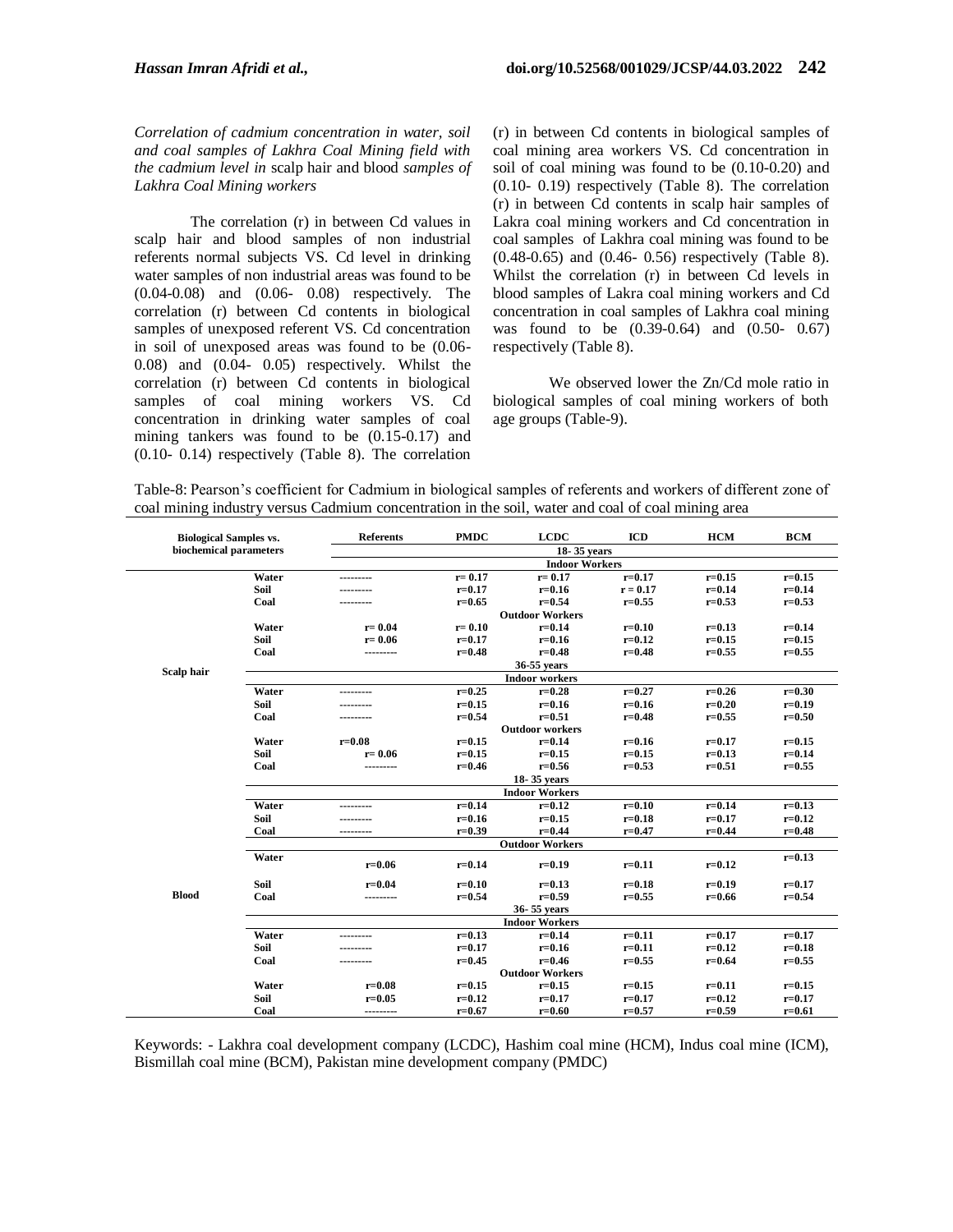| <b>Mining Areas workers</b> | Age groups                | <b>Referents</b>       | <b>Workers</b> |             |      |            |            |  |  |  |  |
|-----------------------------|---------------------------|------------------------|----------------|-------------|------|------------|------------|--|--|--|--|
|                             |                           |                        | <b>PMDC</b>    | <b>LCDC</b> | ICD  | <b>HCM</b> | <b>BCM</b> |  |  |  |  |
|                             | Zinc / Cadmium Mole ratio |                        |                |             |      |            |            |  |  |  |  |
|                             |                           | Scalp hair $(\mu g/g)$ |                |             |      |            |            |  |  |  |  |
| <b>Outdoor Workers</b>      | 18-35                     | 100                    | 20.7           | 20.5        | 20.5 | 22.9       | 21.1       |  |  |  |  |
| Indoor workers              |                           | -----------            | 14.7           | 15.7        | 13.7 | 13.7       | 12.9       |  |  |  |  |
| <b>Outdoor Workers</b>      | $36 - 55$                 | 79.9                   | 16.1           | 17.2        | 17.2 | 14.6       | 14.1       |  |  |  |  |
| <b>Indoor workers</b>       |                           |                        | 11.9           | 12.4        | 11.2 | 11.2       | 10.6       |  |  |  |  |
|                             |                           | Blood (mg/l)           |                |             |      |            |            |  |  |  |  |
| <b>Outdoor Workers</b>      | 18-35                     | 4108                   | 910            | 741         | 774  | 776        | 804        |  |  |  |  |
| <b>Indoor workers</b>       |                           |                        | 655            | 6455        | 722  | 701        | 755        |  |  |  |  |
| <b>Outdoor Workers</b>      | $36 - 55$                 | 2741                   | 701            | 610         | 611  | 663        | 813        |  |  |  |  |
| <b>Indoor workers</b>       |                           |                        | 693            | 542         | 592  | 601        | 698        |  |  |  |  |

Table-9: Zn/Cd mole ratio in biological samples of referents and workers of different zone of coal mining industry versus Cadmium concentration in the soil, water and coal of coal mining area

Keywords: - Lakhra coal development company (LCDC), Hashim coal mine (HCM), Indus coal mine (ICM), Bismillah coal mine (BCM), Pakistan mine development company (PMDC).

## **Conclusion**

Toxic element (Cd) concentrations were higher in scalp hair and blood samples of coal mining workers, although essential element (Zn) concentrations were lower than nonexposed referent participants. The exposure to toxic elements should be monitored on a regular basis to ensure that the workers' health is not jeopardised. This implies that work environment ventilation and industrial cleanliness procedures must be improved.

These data imply that workers had stomach problems, kidney problems, osteoporosis, reduced immune system, diarrhoea, late sexual maturation, hypogonadism in men, neurological and psychological problems, all these were extensively tracked throughout the workers' procedure. The unpackaged of coal available is of poor class and in vast numbers, and is frequently used in the energy business; however, certain coal mines are owned by private corporations unwilling to invest in developing technologies to enhance coal quality. **Funding:** This study was not funded by any funding agency.

# **Conflict of Interest/ Competing Interests**

The authors declare that they have no competing interests.

# **References**

- 1. [Mineral deposits of Pakistan"](https://web.archive.org/web/20140327071859/http:/www.pakboi.gov.pk/pdf/mineral%20sector.pdf) (PDF). pakboi.gov.pk. (2012). Archived from [the](http://www.pakboi.gov.pk/pdf/mineral%20sector.pdf)  [original](http://www.pakboi.gov.pk/pdf/mineral%20sector.pdf) (PDF) on 2014-03-27. Retrieved 2013- 07-23.
- 2. A. M. Spooner (2015). in dummies.com/education/science/environmentalscience/what-is-the-environmentalimpact-ofmining-and-burning-coal/.
- 3. M.P. Ortega-Larrocea, B. Xoconostle-Cazares. I.E.C. Maldonado-Mendozaet al.. Plant and fungal biodiversity from metal mine wastes under remediation at Zimapan, Hidalgo, Mexico*. Environ. Poll.,* **158**, 1922 (2010).
- 4. T.G. Kazi, A.R. Memon, H.I. Afridi, M.K. Jamali, M.B. Arain, N. Jalbani, , et al. Determination of cadmium in whole blood and scalp hair samples of Pakistani male lung cancer patients by electro thermal atomic absorption spectrometer. *Sci. Total Environ.,* **389**, 270 (2008).
- 5. H.G. Classen, U. Grober, D. Low, J. Schmidt, H. Stracke. Zinc deficiency: Symptoms, causes,. diagnosis and therapy. *Medizinische. Monatsschriftfuer. Pharmazeuten*., **34**, 87 (2008).
- 6. E. Biljana, V. Boris, D. Cena Veleska, D. Stefkovska. Matrix metalloproteinases (with accent to collagenases). *J. Cell and Animal Biol.,*  **5**, 113 (2011).
- 7. B.A. Fowler, H. Yamauchi, E.A. Conner, M. Akkerman. Cancer risks for humans from exposure to semiconductor metals. *Scand. J. Work Env. Health,* **19**, 101 (1993).
- 8. T.G. Kazi, H.I. Afridi, N. Kazi, et al. Distribution of zinc, copper and iron in biological samples of Pakistani myocardial infarction (1st, 2nd and 3rd heart attack) patients and controls. *Clin. Chim. Acta,* **389**, 114 (2008).
- 9. R. Saraymen, M. Soylak, I. Narin. Serum cadmium levels of people living in Kayseri-Belsin region, Turkey. *Fresen. Environ. Bull*, **7**, 403 (1998).
- 10. T. G. Kazi, N. Jalbani, M.B. Arain, M.K. Jamali, H.I. Afridi, R.A. Sarfraz, et al. Toxic metals distribution in different components of Pakistani and imported cigarettes by electrothermal atomic absorption spectrometer. *J. Hazard. Mater.,* **163**, 302 (2009).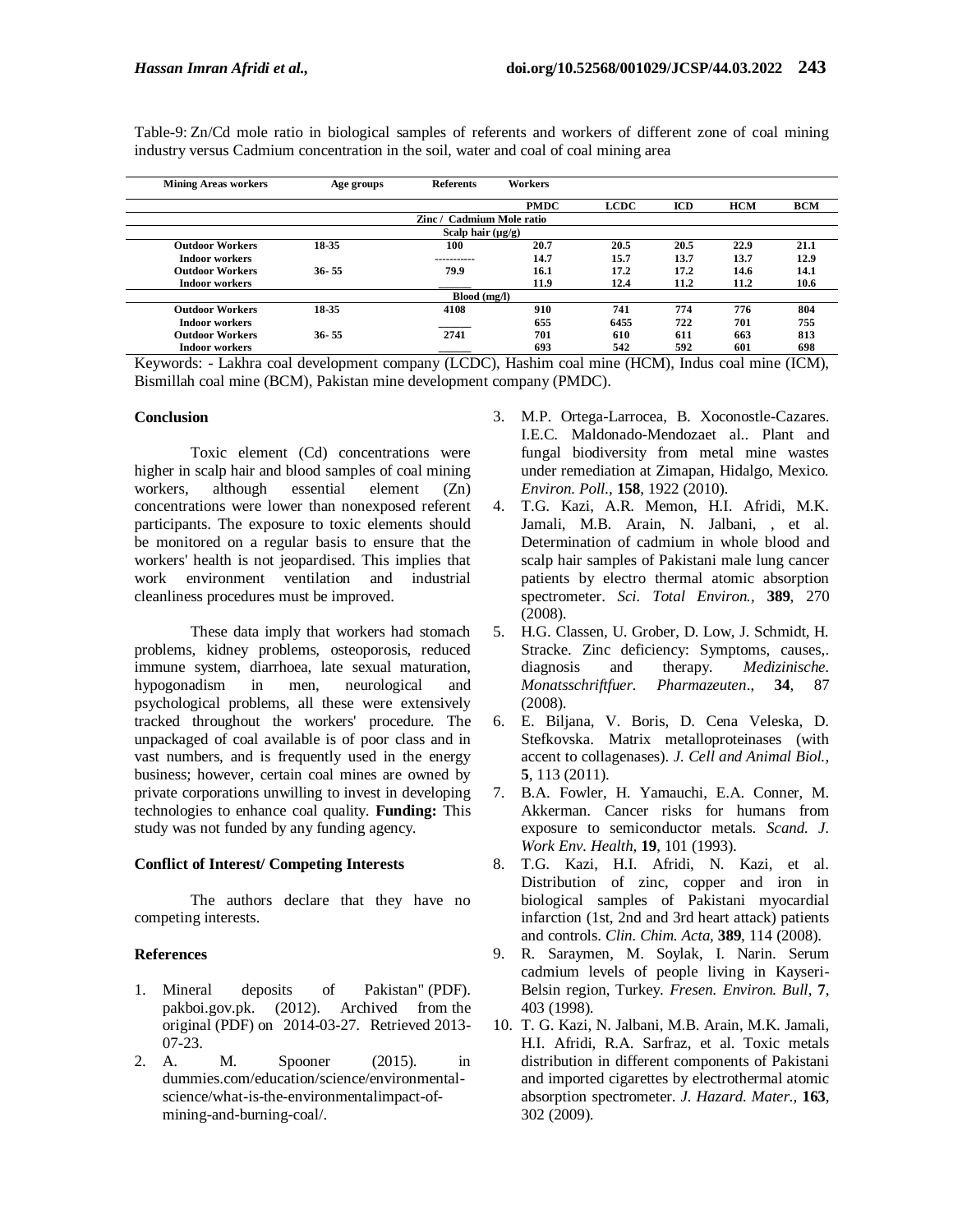- 11. T. S. Nawrot, L. Thijs, E.M. Den Hond, H.A. Roels, J.A. Staessen. An epidemiological reappraisal of the association between blood pressure and blood lead: a meta analysis. *J. Hum. Hypertens.,* **16**, 123 (2002).
- 12. K. K. A. Witte, N. P. Nikitin, A. C. Parker, S. von Haehling, H.D. Volk, S.D. Anker, et al. The effect of micronutrient supplementation on quality-of-life and left ventricular function in elderly patients with chronic heart failure. *Eur. Heart J.,* **26**, 2238 (2005).
- 13. Environmental Protection Agency. (2007). Toxic Release Inventory 2007. Available: [http://www.epa.gov/triexplorer.](http://www.epa.gov/triexplorer)
- 14. United Nations Environment Program. (2000). Mining facts, figures and environment. *Mining and Sustainable Developed II: Challenges and Perspectives.*
- 15. M. Lee, I. Paik, I. Kim, H. Kang, S. Lee. Remediation of heavy metal contaminated groundwater originated from abandoned mine using lime and calcium carbonate*. J. Hazar. Mater.,* **144**, 208 (2007).
- 16. P. Epstein. (Full cost accounting for the life cycle of coal in Ecological Economics Reviews. Robert 1219. *Annals of the New York Academy of Sciences 73 at 74* 2011)*.*
- 17. M. Hendryx. Mortality from heart, respiratory and kidney disease in coal mining areas of Appalachia*. Int. Arch. Occup. Environ. Health,*  **82**, 243 (2009).
- 18. Laboratory Procedure Manual, 12-HB936-156 Pointe Scientific, Inc. 2015.
- 19. International Labor Organization. (1999). Convention concerning the prohibition and immediate action for the elimination of the worst forms of child labour (No. 182).
- a. J. Ali, T.G. Kazi, J. B. Baig, H.I. Afridi, et al. Monitoring of arsenic fate with proximate parameters and elemental composition of coal from thar coalfield, Pakistan. *J. Geochem. Explor.,* **159**, 227 (2015).
- 20. M. K. Jamali, T.G. Kazi, M.B. Arain, H.I. Afridi, N. Jalbani, A.R. Memon, A. Shah. Heavy metals from soil and domestic sewage sludge and their transfer to Sorghum plants. *Environ. Chem. Lett.,* **5**, 209 (2007).
- 21. M. Bilal, T.G. Kazi, H.I. Afridi, M.B. Arain, J.A. Baig, M. Khan. Application of conventional and modified cloud point extraction for simultaneous enrichment of cadmium, lead and copper in lake water. *J. Ind. Eng. Chem.,* **40**, 137 (2016).
- 22. WHO, 1996. Guidelines for Drinking-Water Quality. 2. WHO, Geneva.
- 23. WHO, 2004. Guideline for drinking water quality, third ed. In: Recommendation World Health Organization, Geneva.
- 24. J. N. Sommar, M.K. Svensson, B.M. Bjor, S.I. Elmstahl, G. Hallmans, T. Lundh, S.M. Schön, S. Skerfving, I.A. Bergdahl. End-stage renal disease and low level exposure to lead, cadmium and mercury; a population-based, prospective nested case-referent study in Sweden. *Environ. Health,* **12**, 9 (2013).
- 25. R. A. Baan. Carcinogenic hazards from inhaled carbon black, titanium dioxide, and talc not containing asbestos or asbestiform fibers: recent evaluations by an IARC Monographs Working Group. *Inhalation Toxicol.,* **19**, 213 (2007).
- 26. C. A. Demetriou, K. Straif, P. Vineis. From testing to estimation: the problem of false positives in the context of carcinogen evaluation in the IARC Monographs. *Cancer Epidemiol. & Prevention Biomarkers,* **21**, 1272 (2012).
- 27. M. Lenz, P.N. Lens. The essential toxin: the changing perception of selenium in environmental sciences. *Sci. Total Environ.* **407**, 3620 (2009).
- 28. H. Tian, K. Cheng, Y. Wang, D. Zhao, L. Lu, W. Jia, J. Hao. Temporal and spatial variation characteristics of atmospheric emissions of Cd, Cr, and Pb from coal in China. Atmospheric Environ., **50**, 157 (2012).
- 29. Z. Cong, S. Kang, Y. Zhang, X. Li, Atmospheric wet deposition of trace elements to central Tibetan Plateau. *App Geochem.* **25**, 1415 (2010).
- 30. K. Dabhadker, R. Shrivastva, , A. Sharma. Nutrition of coal mine workers (a case study of korba coal mines, Chhattisgarh). *Int. J. Scientific & Technol. Res.,* **5**, 278 (2013).
- 31. H. I. Afridi, T. G. Kazi, G. H. Kazi, M. K. Jamali, G. Q. Shar. Essential trace and toxic element distribution in the scalp hair of Pakistani myocardial infarction patients and controls. *Biol. Trace Elem. Res.,* **113**, 19 (2006).
- 32. D. Bernhard, A. Rossman, G. Wick. Metals in cigarette smoke. *I.U.B.M.B. Life,* **57**, 805 (2005).
- 33. D. R.Winge. Limited proteolysis of metallothionein method. *Methods Enzymol.* **205**, 438 (1991).
- 34. R. Bofill, M. Capdevila, S. Atrian. Independent metal-binding features of recombinant metallothioneins convergently draw a step gradation between Zn- and Cu-thioneins. *Metallomics*, **1**, 229 (2009).
- 35. F. Tsuchiyama, N. Hisanaga, E. Shibata, T. Aoki, H. Takagi, T. Ando, Y. Takeuchi. Pulmonary metal distributions in urban dwellers. *Int. Arch. Occup. Environ. Health*, **70**, 77 (1997).